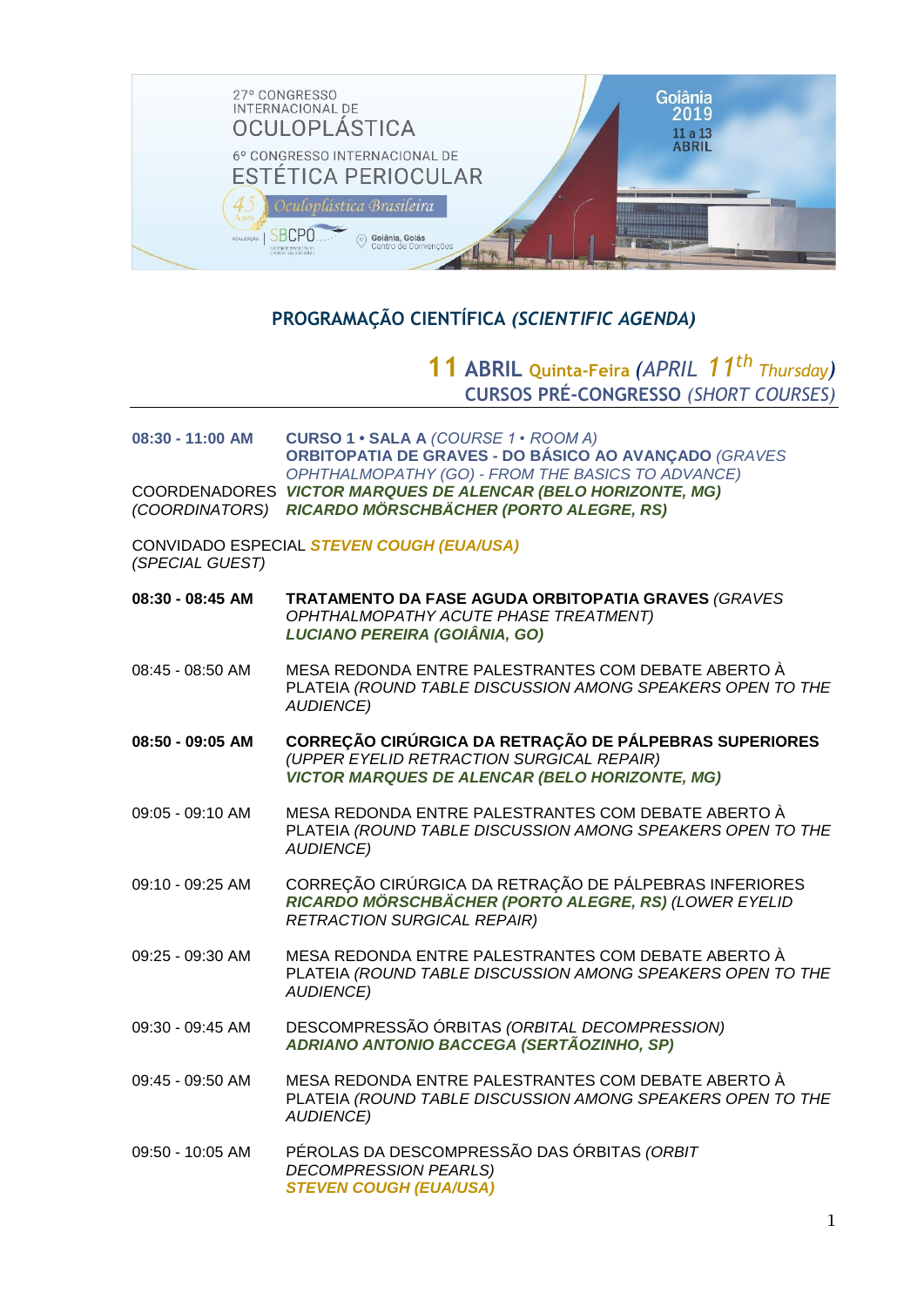| 10:05 - 10:15 AM   | MESA REDONDA ENTRE PALESTRANTES COM DEBATE ABERTO À<br>PLATEIA (ROUND TABLE DISCUSSION AMONG SPEAKERS OPEN TO THE<br><b>AUDIENCE)</b>                                                                                                       |
|--------------------|---------------------------------------------------------------------------------------------------------------------------------------------------------------------------------------------------------------------------------------------|
| $10:15 - 10:30$ AM | NOVIDADES NO TRATAMENTO ORBITOPATIAS GRAVES (NOVELTIES<br>REGARDING GRAVES OPHTHALMOPATHY TREATMENT)<br>SHEILA ANDRADE DE PAULA CECCHETTI (RIBEIRÃO PRETO, SP)                                                                              |
| 10:30 - 10:35 AM   | MESA REDONDA ENTRE PALESTRANTES COM DEBATE ABERTO À<br>PLATEIA (ROUND TABLE DISCUSSION AMONG SPEAKERS OPEN TO THE<br><b>AUDIENCE)</b>                                                                                                       |
| 10:35 - 10:50 AM   | CASOS CLÍNICOS (CLINICAL CASE REPORTS)<br>RODRIGO DURÃES (BRASÍLIA, DF)                                                                                                                                                                     |
| 10:50 - 11:00 AM   | MESA REDONDA ENTRE PALESTRANTES COM DEBATE ABERTO À<br>PLATEIA (ROUND TABLE DISCUSSION AMONG SPEAKERS OPEN TO THE<br><b>AUDIENCE)</b>                                                                                                       |
| 08:30 - 11:00 AM   | CURSO 2 · SALA B (COURSE 2 · ROOM B)<br>HARMONIZAÇÃO FACIAL ATRAVÉS DA TÉCNICA DE PREENCHIMENTO<br>FACIAL: MD CODES HANDS ON - 12 VAGAS (CREATING FACIAL<br>HARMONY USING THE FACIAL FILLING TECHNIQUE: MD CODES HANDS<br>ON - 12 OPENINGS) |
|                    | COORDENADORES ALLAN CHRISTIAN PIERONI GONÇALVES (SÃO PAULO, SP)<br>(COORDINATORS) IVANA CARDOSO PEREIRA (AMERICANA, SP)                                                                                                                     |

CONVIDADO ESPECIAL *CATHERINE J. HWANG (EUA/USA) (SPECIAL GUEST)*

**PÉROLAS COM INJEÇÃO FACIAL** *(PEARLS WITH FACIAL INJECTIONS)* **(HANDS ON, I.E, VIDEO, PPT NOT NECESSARY)**  *CATHERINE J. HWANG (EUA/USA)*

**SERÃO 45 MINUTOS DE INTRODUÇÃO TEÓRICA, SEGUIDA POR 1:45 DE PRÁTICA HANDS ON** *(THERE WILL BE 45 MINUTES OF THEORETICAL INTRODUCTION FOLLOWED BY 1H45 OF HANDS ON PRACTICE)*

**O CURSO TEM COMO OBJETIVO DIRECIONAR O MÉDICO A AVALIAR A FACE COMO UM TODO, PERMITINDO QUE A CAUSA DO INCÔMODO DO PACIENTE SEJA TRATADA. HABILITAR O PROFISSIONAL A IDENTIFICAR OS CÓDIGOS DA TÉCNICA DO MD CODES FACILITANDO A COMPREENSÃO DA NECESSIDADE DO PACIENTE EM RELAÇÃO AS SUAS QUEIXAS, POIS A APLICAÇÃO SEGURA E PRECISA DESTA TÉCNICA AJUDA A ATINGIR OS OBJETIVOS DESEJADOS.** *(THE COURSE AIMS AT PROVIDING GUIDANCE SO THAT THE PHYSICIAN IS ABLE TO EVALUATE THE FACE AS A WHOLE, ADDRESSING THE PATIENT'S DISCOMFORT. ENABLING THE PROFESSIONAL TO IDENTIFY THE CODES OF THE MD CODES TECHNIQUE FACILITATING THE UNDERSTANDING OF THE PATIENT'S NEEDS WITH RESPECT TO THEIR COMPLAINTS, AS THE SAFE AND PRECISE APPLICATION OF THIS TECHNIQUE HELPS TO ACHIEVE THE DESIRED GOALS).*

**08:30 - 08:40 AM ANATOMIA FACIAL APLICADA À UTILIZAÇÃO DE PREENCHIMENTOS FACIAIS** *(FACIAL ANATOMY APPLIED TO FACIAL FILLINGS) IVANA CARDOSO PEREIRA (AMERICANA, SP)*

**08:40 - 08:50 AM CARACTERÍSTICAS HARMÔNICAS DA FACE E ESTIGMAS DO ENVELHECIMENTO** *(FACIAL HARMONIOUS FEATURES AND AGING STIGMA) IVANA CARDOSO PEREIRA (AMERICANA, SP)*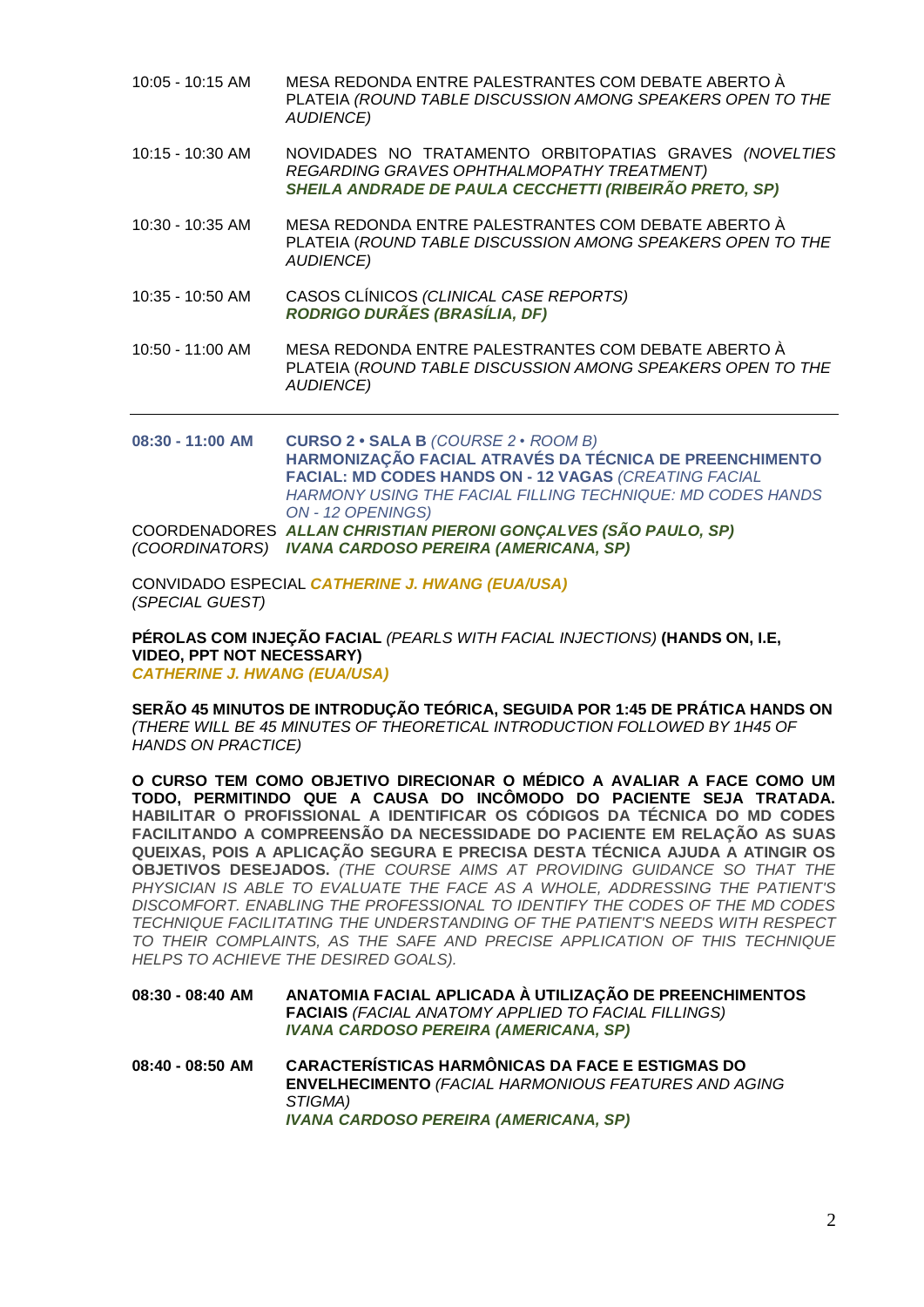| 08:50 - 09:00 AM | ESTRUTURAÇÃO FACIAL INTRA OPERATÓRIA (INTRA OPERATIVE<br><b>FACIAL STRUCTURING)</b><br>ALLAN CHRISTIAN PIERONI GONÇALVES (SÃO PAULO, SP)                                                                                                                                                                                                                                                                                                                                              |
|------------------|---------------------------------------------------------------------------------------------------------------------------------------------------------------------------------------------------------------------------------------------------------------------------------------------------------------------------------------------------------------------------------------------------------------------------------------------------------------------------------------|
| 09:00 - 09:10 AM | PREENCHEDORES À BASE DE ÁCIDO HIALURÔNICO (HYALURONIC<br><b>ACID BASED FILLERS)</b><br>• CARACTERÍSTICAS DO ÁCIDO HIALURÔNICO (HYALURONIC ACID<br><b>FEATURES)</b><br>· PRODUTOS DISPONÍVEIS NO MERCADO E APROVADOS PELA ANVISA<br>(PRODUCTS AVAILABLE IN THE MARKET AND APPROVED BY THE<br>HEALTH SURVEILLANCE AGENCY - ANVISA)<br>· INDICAÇÕES E CONTRA INDICAÇÕES DOS PREENCHEDORES<br>(FILLERS INDICATIONS AND CONTRAINDICATIONS)<br><b>IVANA CARDOSO PEREIRA (AMERICANA, SP)</b> |
| 09:10 - 09:30 AM | <b>MD CODES</b><br>· DESVENDANDO OS CÓDIGOS PARA O REJUVENESCIMENTO FACIAL<br>(UNVEILING THE CODES FOR FACIAL REJUVENATION)<br>• TÉCNICAS DE APLICAÇÃO EM DIVERSAS ÁREAS FACIAIS<br>(APPLICATION TECHNIQUES IN SEVERAL FACIAL ZONES)<br>• ÁREAS DE ALERTA (WARNING ZONES)<br>· MANEJO DOS EFEITOS ADVERSOS E COMPLICAÇÕES EM<br>PREENCHEDORES FACIAIS (MANAGEMENT OF ADVERSE EFFECTS<br>AND COMPLICATIONS RELATED TO FACIAL FILLERS)<br><b>IVANA CARDOSO PEREIRA (AMERICANA, SP)</b>  |
| 09:30 - 10:00 AM | PÉROLAS COM INJEÇÕES FACIAIS (PEARLS WITH FACIAL INJECTIONS)<br><b>CATHERINE J. HWANG (EUA/USA)</b>                                                                                                                                                                                                                                                                                                                                                                                   |
| 10:00 - 11:00 AM | <b>HANDS-ON DOS PARTICIPANTES COM MONITORIA DOS</b><br><b>COORDENADORES (PARTICIPANTS' HANDS-ON MONITORED BY THE</b><br>COORDINATORS)<br>PRÁTICA EM PREENCHIMENTO DE TEAR TROUGH / TEMPORAS / FACE<br>MÉDIA / SUPERCÍLIOS / MANDIBULAS / MENTO / LÁBIOS. (TEAR<br>TROUGH FILLING PRACTICE/TEMPLES/MEDIUM THIRD OF THE<br>FACE/EYEBROWS/JAWS/MENTAL REGION/LIPS)                                                                                                                       |
| 11:00 - 02:00 PM | CURSO 3 · SALA C (COURSE 3 · ROOM C)<br>BLEFAROPLASTIA - VIDEOAULAS E DISCUSSÕES COM EXPERTS,<br>PARTICIPANTES RECEBERÃO DVD (BLEPHAROPLASTY - VIDEO<br>CLASSES AND DISCUSSIONS WITH EXPERTS - PARTICIPANTS SHALL<br><b>RECEIVE A DVD)</b><br>COORDENADORES ROBERTO MURILLO LIMONGI (GOIÂNIA, GO)<br>(COORDINATORS) ELIANA FORNO (SÃO PAULO, SP)                                                                                                                                      |

CONVIDADOS ESPECIAIS *JD PERRY (EUA/USA)* E *JEREMIAH TAO (EUA/USA) (SPECIAL GUEST)*

ESTE CURSO TERÁ LUNCH BOX *(A LUNCH BOX WILL BE SERVED DURING THE COURSE)*

CURSO DE VÍDEO-AULAS DESTINADO A EXPLORAR TÉCNICAS BÁSICAS A AVANÇADAS DE BLEFAROPLASTIA E PROCEDIMENTOS ASSOCIADOS COMO A CORREÇÃO DE PTOSE, FLACIDEZ CANTAL, ALÉM DO PLANEJAMENTO E DICAS DE EXPERTS. INDICADO PARA ESPECIALISTAS EM FORMAÇÃO ATÉ EXPERIENTES CIRURGIÕES. *(A VIDEO-CLASS COURSE AIMED AT EXPLORING FROM BASIC TO ADVANCED TECHNIQUES ON BLEPHAROPLASTY AND ASSOCIATED PROCEDURES SUCH AS PTOSIS REPAIR, CANTHUS LAXITY, IN ADDITION TO PLANNING AND EXPERTS´ TIPS. RECOMMENDED FOR TRAINING SPECIALISTS UP TO EXPERIENCED SURGEONS).*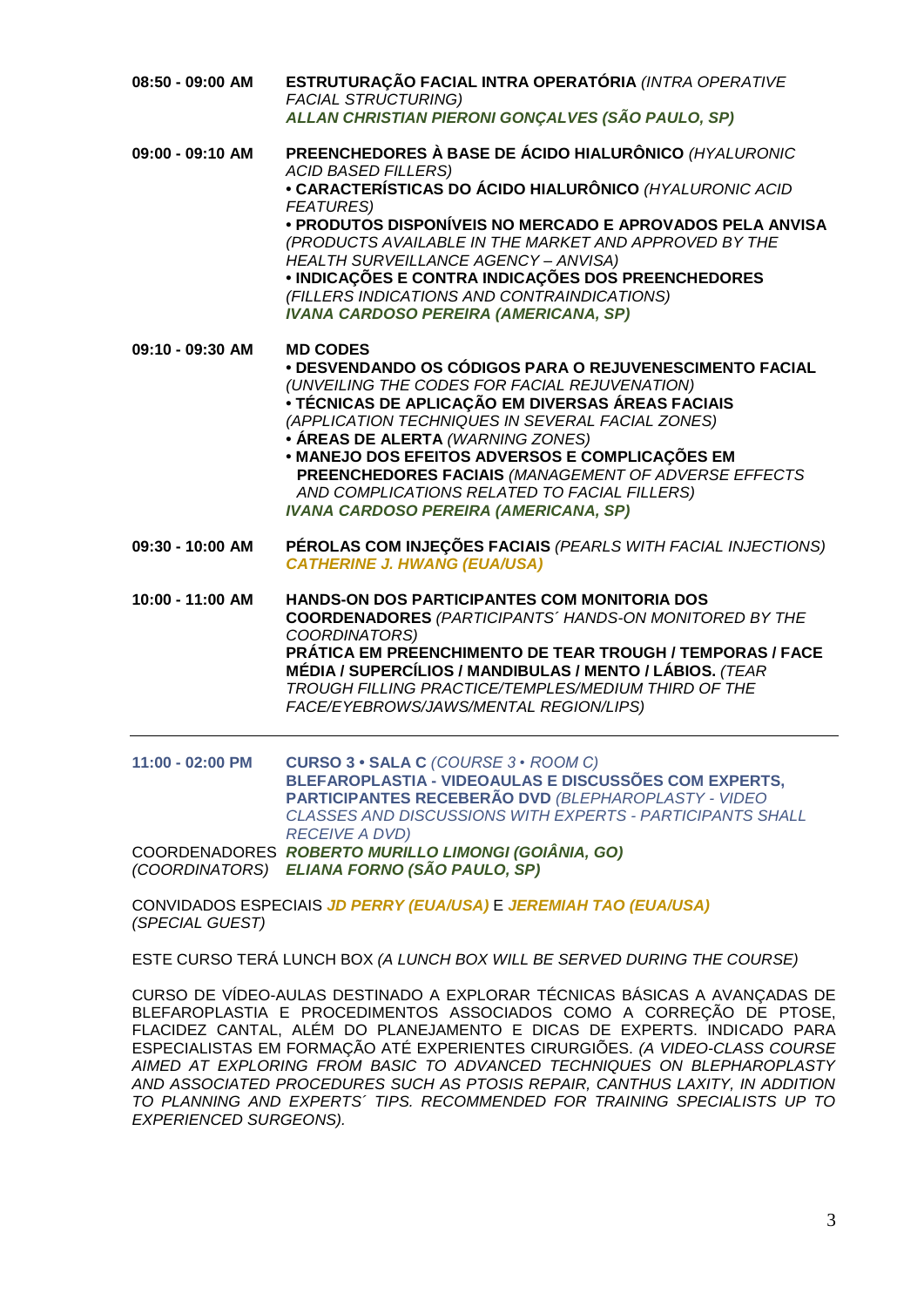- **11:00 - 11:10 AM PÉROLAS DA BLEFAROPLASTIA SUPERIOR** *(UPPER BLEPHAROPLASTY PEARLS) JD PERRY (EUA/USA)*
- 11:10 11:15 AM MESA REDONDA ENTRE PALESTRANTES COM DEBATE ABERTO À PLATEIA ((*ROUND TABLE DISCUSSION AMONG SPEAKERS OPEN TO THE AUDIENCE)*
- **11:15 - 11:25 AM BLEFAROPLASTIA EM IDOSOS** *(BLEPHAROPLASTY IN ELDERLY PATIENTS) ELIANA FORNO (SÃO PAULO, SP)*
- 11:25 11:30 AM MESA REDONDA ENTRE PALESTRANTES COM DEBATE ABERTO À PLATEIA (*ROUND TABLE DISCUSSION AMONG SPEAKERS OPEN TO THE AUDIENCE)*

**11:30 - 11:40 AM COMO DEIXAR UM "OLHAR ATENTO" DURANTE A BLEFAROPLASTIA SUPERIOR** *(HOW TO ACHIEVE AN "ATTENTIVE GAZE" DURING BLEPHAROPLASTY) FILIPE JOSÉ PEREIRA (FLORIANÓPOLIS, SC)*

- 11:40 11:45 AM MESA REDONDA ENTRE PALESTRANTES COM DEBATE ABERTO À PLATEIA (*ROUND TABLE DISCUSSION AMONG SPEAKERS OPEN TO THE AUDIENCE)*
- **11:45 - 11:55 AM BLEFAROPLASTIA COM LIPO-FILLING** *(BLEPHAROPASTY WITH LIPOFILLING) MARIA ANTONIETA DA A. GINGUERRA NASCIMENTO (SÃO PAULO, SP)*
- 11:55 12:00 PM MESA REDONDA ENTRE PALESTRANTES COM DEBATE ABERTO À PLATEIA (*ROUND TABLE DISCUSSION AMONG SPEAKERS OPEN TO THE AUDIENCE)*
- **12:00 - 12:10 PM BLEFAROPLASTIA SEM CORTES (JET PLASMA)** *(BLEPHAROPLASTY WITHOUT CUTS – PLASMA JET) TADAAKI YAMADA (SÃO PAULO, SP)*
- 12:10 12:15 PM MESA REDONDA ENTRE PALESTRANTES COM DEBATE ABERTO À PLATEIA (*ROUND TABLE DISCUSSION AMONG SPEAKERS OPEN TO THE AUDIENCE)*
- **12:15 - 12:25 PM BLEFAROPLASTIA SUPERIOR EM ORIENTAIS** *(UPPER BLEPHAROPLASTY IN ASIAN PATIENTS) TAMMY H. OSAKI (SÃO PAULO, SP)*
- 12:25 12:30 PM MESA REDONDA ENTRE PALESTRANTES COM DEBATE ABERTO À PLATEIA (*ROUND TABLE DISCUSSION AMONG SPEAKERS OPEN TO THE AUDIENCE)*
- **12:30 - 12:40 PM PROCEDIMENTOS AUXILIARES NO SUPERCÍIO DURANTE A BLEFAROPLASTIA SUPERIOR** *(EYEBROW ADJUVANT PROCEDURES DURING UPPER BLEPHAROPLASTY) ROBERTO MURILLO LIMONGI (GOIÂNIA, GO)*
- 12:40 12:45 PM MESA REDONDA ENTRE PALESTRANTES COM DEBATE ABERTO À PLATEIA (*ROUND TABLE DISCUSSION AMONG SPEAKERS OPEN TO THE AUDIENCE)*
- **12:45 - 12:55 PM BLEFAROPLASTIA SUPERIOR COM FASANELA-SERVAT - NOVA ABORDAGEM** *(UPPER BLEPHAROPLASTY WITH FASANELA-SERVAT - NEW APPROACH) ANDRÉ LUIS BORBA DA SILVA (SÃO PAULO, SP)*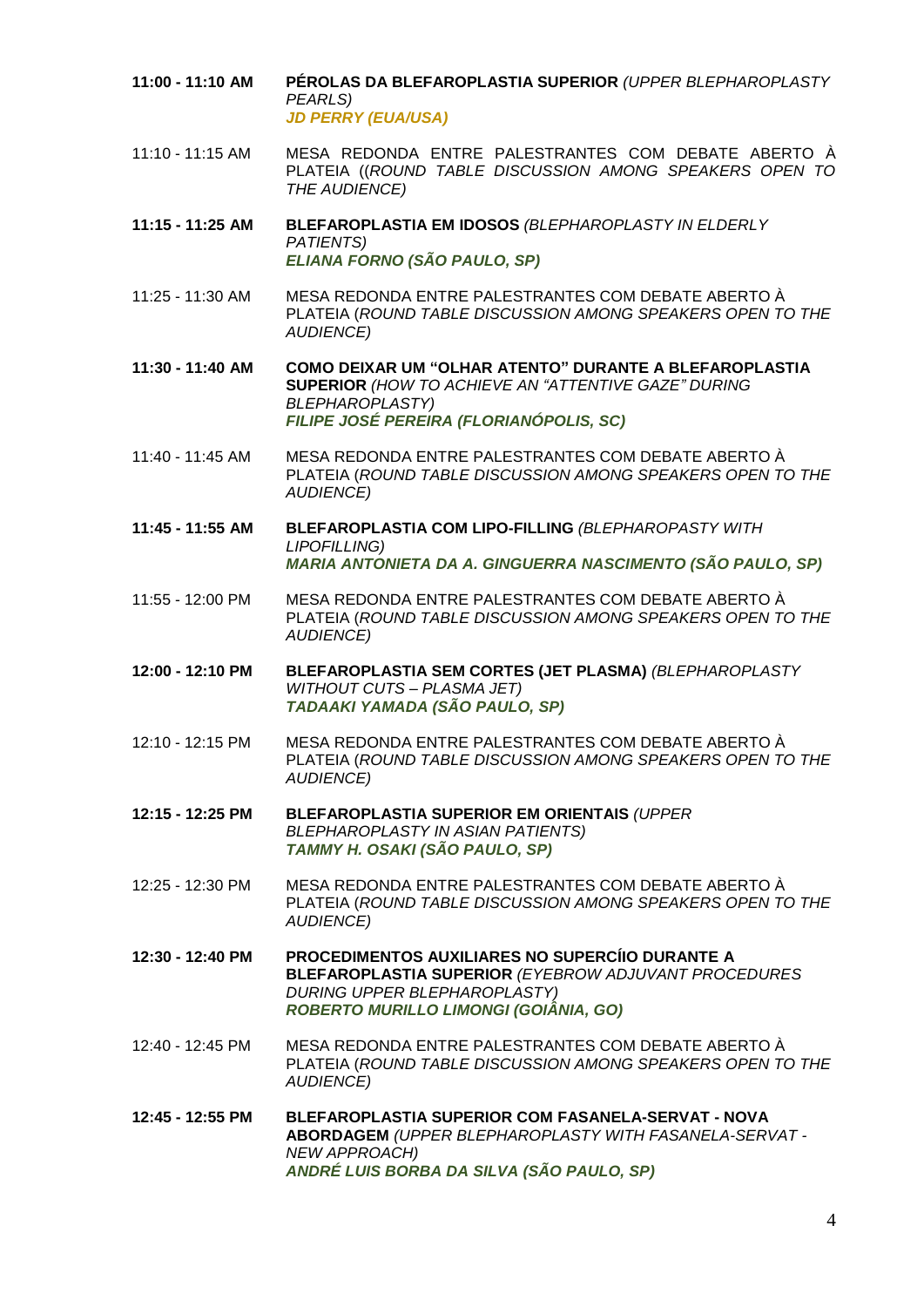12:55 - 01:00 PM MESA REDONDA ENTRE PALESTRANTES COM DEBATE ABERTO À PLATEIA (*ROUND TABLE DISCUSSION AMONG SPEAKERS OPEN TO THE AUDIENCE)* **01:00 - 01:10 PM BLEFAROPLASTIA INFERIOR TRANSCONJUNTIVAL** *(TRANSCONJUNCTIVAL APPROACH IN LOWER EYELID BLEPHAROPLASTY) ELIANA FORNO (SÃO PAULO, SP)* 01:10 - 01:15 PM MESA REDONDA ENTRE PALESTRANTES COM DEBATE ABERTO À PLATEIA (*ROUND TABLE DISCUSSION AMONG SPEAKERS OPEN TO THE AUDIENCE)* **01:15 - 01:25 PM FAT TRANSPOSITION** *ROBERTO MURILLO LIMONGI (GOIÂNIA, GO)* 01:25 - 01:30 PM MESA REDONDA ENTRE PALESTRANTES COM DEBATE ABERTO À PLATEIA (*ROUND TABLE DISCUSSION AMONG SPEAKERS OPEN TO THE AUDIENCE)* **01:30 - 01:40 PM TÉCNICAS DE CANTOPEXIA E CANTOPLASTIA ASSOCIADAS A BLEFAROPLASTIA** *(CANTHOPEXY AND CANTHOPLASTY TECHNIQUES ASSOCIATED WITH BLEPHAROPLASTY) ALLAN CHRISTIAN PIERONI GONÇALVES (SÃO PAULO, SP)* 01:40 - 01:45 PM MESA REDONDA ENTRE PALESTRANTES COM DEBATE ABERTO À PLATEIA (*ROUND TABLE DISCUSSION AMONG SPEAKERS OPEN TO THE AUDIENCE)* **01:45 - 01:55 PM PÉROLAS DA BLEFAROPLASTIA INFERIOR** *(LOWER BLEPHAROPLASTY PEARLS) JEREMIAH TAO (EUA/USA)* 01:55 - 02:00 PM MESA REDONDA ENTRE PALESTRANTES COM DEBATE ABERTO À PLATEIA (*ROUND TABLE DISCUSSION AMONG SPEAKERS OPEN TO THE AUDIENCE)* **02:00 - 04:00 PM CURSO 4 • SALA A** *(COURSE 4 • ROOM A)* **TOXINA BOTULINICA HANDS-ON - 12 VAGAS** *(BOTULINUM TOXIN HANDS-ON - 12 OPENINGS)* COORDENADORES *MIDORI H. OSAKI (SÃO PAULO, SP) (COORDINATORS) TAMMY H. OSAKI (SÃO PAULO, SP) TATIANA RIZKALAH NAHAS (SÃO PAULO, SP)* CONVIDADO ESPECIAL *GUILHERME CASTELA (PORTUGAL) (SPECIAL GUEST)*

CURSO COM ENFOQUE NA ANATOMIA CLÍNICA PERTINENTE E COM ÊNFASE EM TÉCNICAS STATE OF THE ART E SEGURAS PARA O USO DE TOXINA BOTULÍNICA. SERÃO 30 MINUTOS DE INTRODUÇÃO TEÓRICA, SEGUIDA POR 1:30 DE PRÁTICA HANDS ON. *(COURSE FOCUSING ON RELEVANT CLINICAL ANATOMY EMPHASIZING STATE OF THE ART AND SAFE TECHNIQUES TO USE BOTULINUM TOXIN. THERE WILL BE 30 MINUTES OF THEORETICAL INTRODUCTION, FOLLOWED BY 1H30 OF HANDS ON PRACTICE.)*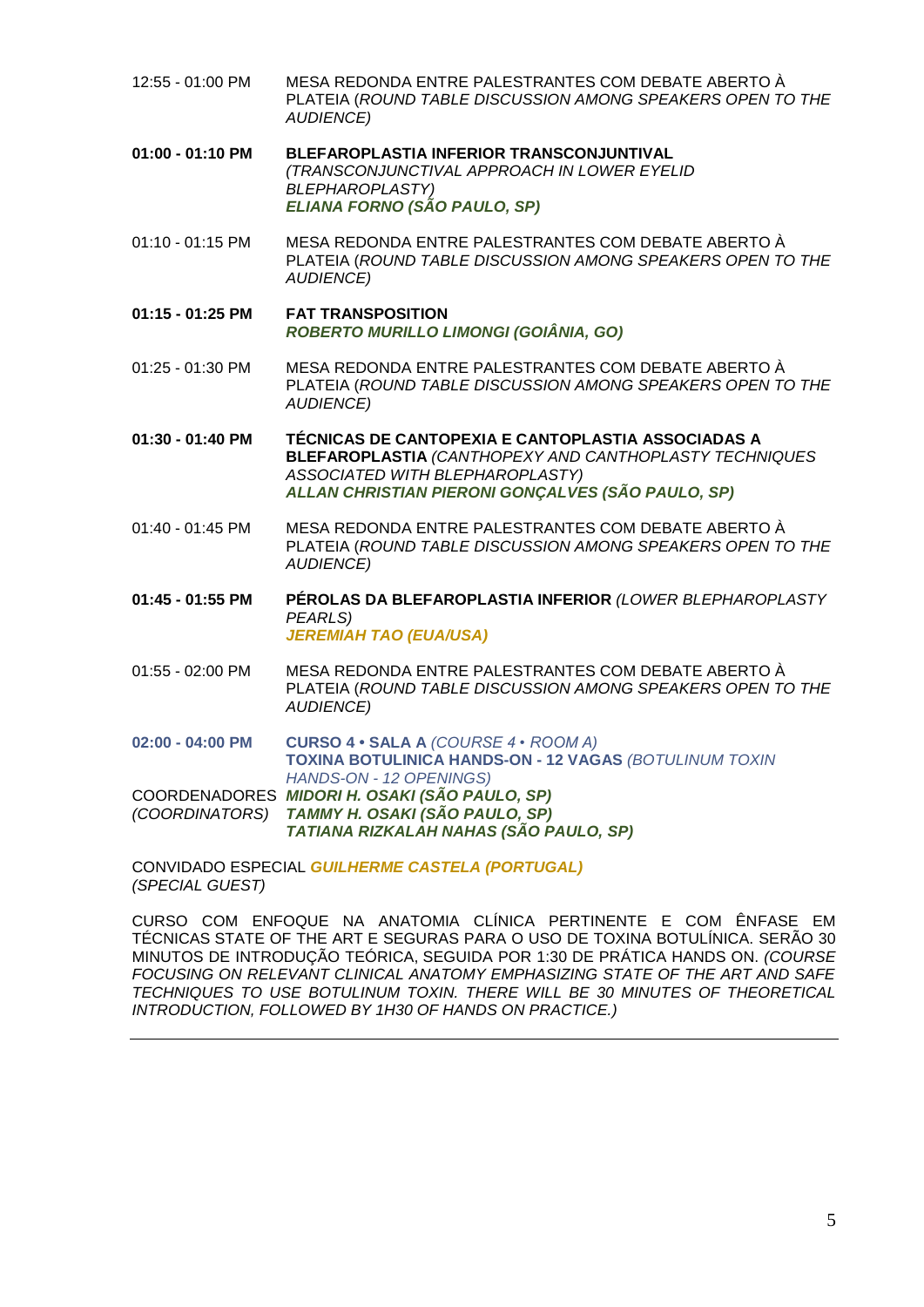**02:00 - 04:00 PM CURSO 5 • SALA B** *(COURSE 5 • ROOM B)* **CURSO BÁSICO DE OCULOPLÁSTICA - TÉCNICAS CLÁSSICAS DE CORREÇÃO DOS PROCEDIMENTOS MAIS COMUNS EM OCULOPLÁSTICA PARA RESIDENTES E ESPECIALISTAS ATÉ 5 ANOS DE ATIVIDADE PROFISSIONAL** *(BASICS ON OCULOPLASTIC SURGERY CLASSICAL REPAIR TECHNIQUES OF THE MOST COMMON PROCEDURES ON OCULOPLASTIC SURGERY AIMED AT RESIDENTS AND MEDICAL SPECIALISTS WITH UP TO 5 YEARS OF PROFESSIONAL ACTIVITY)*

COORDENADORES *FERNANDO PROCIANOY (PORTO ALEGRE, RS) (COORDINATORS) MARLOS RODRIGUES LOPES E SILVA (GOIÂNIA, GO)*

VÍDEO-AULAS SOBRE TÉCNICAS CLÁSSICAS DE CORREÇÃO DOS PROCEDIMENTOS MAIS COMUNS EM OCULOPLÁSTICA PARA RESIDENTES E ESPECIALISTAS ATÉ 5 ANOS DE ATIVIDADE PROFISSIONAL - NÃO HAVERÁ AULA TEÓRICA SOBRE ANATOMIA, FISIOLOGIA, PROPEDÊUTICA, SERÃO APRESENTADOS SOMENTE VÍDEOS DAS TÉCNICAS CIRÚRGICAS. *(VIDEO-CLASS ON OCULOPLASTIC SURGERY CLASSICAL REPAIR TECHNIQUES OF THE MOST COMMON PROCEDURES AIMED AT RESIDENTS AND MEDICAL SPECIALISTS WITH UP TO 5 YEARS OF PROFESSIONAL ACTIVITY - THERE WILL NOT BE THEORETICAL CLASSES ON ANATOMY, PHYSIOLOGY, PROPEDEUTICS. VIDEOS ON SURGICAL TECHNIQUES WILL BE PRESENTED).*

- 02:00 02:07 PM CALÁZIO (*CHALAZION*) *LISIA AOKI (SUZANO, SP)*
- 02:07 02:15 PM MESA REDONDA ENTRE PALESTRANTES COM DEBATE ABERTO À PLATEIA (TIPO DE ANESTESIA, ANESTÉSICOS UTILIZADOS, DETALHES DA TÉCNICA OPERATÓRIA, FIOS UTILIZADOS, CUIDADOS PÓS-OPERATÓRIO) (*ROUND TABLE DISCUSSION AMONG SPEAKERS OPEN TO THE AUDIENCE - (ANESTHESIA TYPE, ANESTHETICS USED, SURGICAL TECHNIQUE DETAILS, WIRES USED, POST-OPERATIVE CARE)*
- **02:15 - 02:22 PM TRIQUÍASE - LASER/CAUTERIZAÇÃO/ VAN MILLINGEN/RESSECÇÃO DE TODA FAIXA DE CÍLIOS** *(TRICHIASIS – LASER/CAUTERIZATION, VAN MILLINGEN/ EYELASH STRIP RESSECTION) CRISTIANE RIBEIRO (INHUMAS, GO)*
- 02:22 02:30 PM MESA REDONDA ENTRE PALESTRANTES COM DEBATE ABERTO À PLATEIA (TIPO DE ANESTESIA, ANESTÉSICOS UTILIZADOS, DETALHES DA TÉCNICA OPERATÓRIA, FIOS UTILIZADOS, CUIDADOS PÓS-OPERATÓRIO) (*ROUND TABLE DISCUSSION AMONG SPEAKERS OPEN TO THE AUDIENCE - (ANESTHESIA TYPE, ANESTHETICS USED, SURGICAL TECHNIQUE DETAILS, WIRES USED, POST-OPERATIVE CARE)*
- **02:30 - 02:37 PM ECTRÓPIO - TARSAL STRIP** *(ECTROPION - TARSAL STRIP) CRISTIANO MENEZES DINIZ (ITABUNA, BA)*
- 02:37 02:45 PM MESA REDONDA ENTRE PALESTRANTES COM DEBATE ABERTO À PLATEIA (TIPO DE ANESTESIA, ANESTÉSICOS UTILIZADOS, DETALHES DA TÉCNICA OPERATÓRIA, FIOS UTILIZADOS, CUIDADOS PÓS-OPERATÓRIO) (*ROUND TABLE DISCUSSION AMONG SPEAKERS OPEN TO THE AUDIENCE - (ANESTHESIA TYPE, ANESTHETICS USED, SURGICAL TECHNIQUE DETAILS, WIRES USED, POST-OPERATIVE CARE)*

**02:45 - 02:52 PM ECTRÓPIO - OUTRAS TÉCNICAS** *(ECTROPION - OTHER TECHNIQUES) FAUSTO CAZORLA (GOIÂNIA, GO)*

02:52 - 03:00 PM MESA REDONDA ENTRE PALESTRANTES COM DEBATE ABERTO À PLATEIA (TIPO DE ANESTESIA, ANESTÉSICOS UTILIZADOS, DETALHES DA TÉCNICA OPERATÓRIA, FIOS UTILIZADOS, CUIDADOS PÓS-OPERATÓRIO) (*ROUND TABLE DISCUSSION AMONG SPEAKERS OPEN TO THE AUDIENCE - (ANESTHESIA TYPE, ANESTHETICS USED, SURGICAL TECHNIQUE DETAILS, WIRES USED, POST-OPERATIVE CARE)*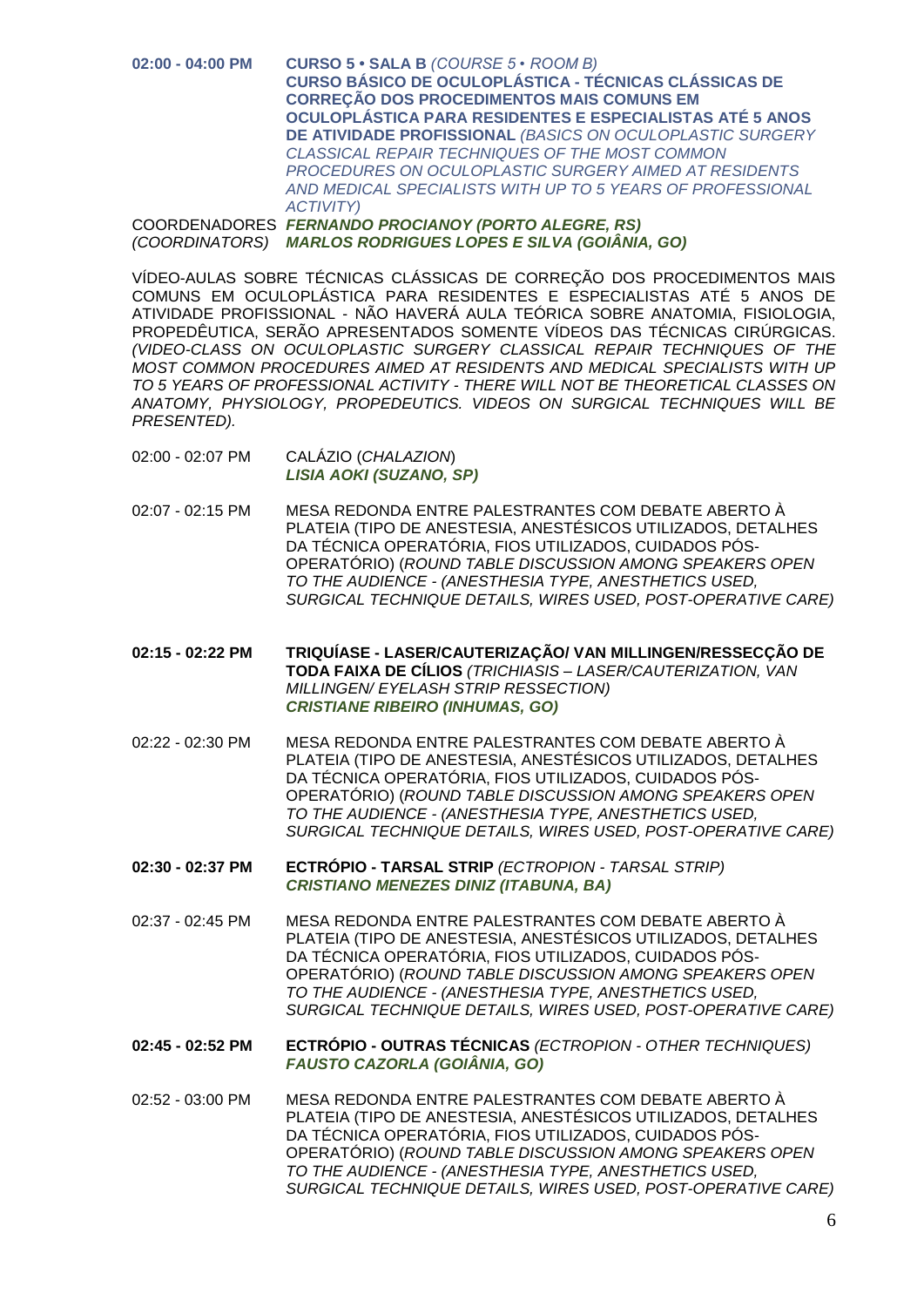- **03:00 - 03:07 PM ENTRÓPIO** *(ENTROPION) MARLOS RODRIGUES LOPES E SILVA (GOIÂNIA, GO)*
- 03:07 03:15 PM MESA REDONDA ENTRE PALESTRANTES COM DEBATE ABERTO À PLATEIA (TIPO DE ANESTESIA, ANESTÉSICOS UTILIZADOS, DETALHES DA TÉCNICA OPERATÓRIA, FIOS UTILIZADOS, CUIDADOS PÓS-OPERATÓRIO) (*ROUND TABLE DISCUSSION AMONG SPEAKERS OPEN TO THE AUDIENCE - (ANESTHESIA TYPE, ANESTHETICS USED, SURGICAL TECHNIQUE DETAILS, WIRES USED, POST-OPERATIVE CARE)*
- **03:15 - 03:25 PM RECONSTRUÇÃO PALPEBRAL - PENTÁGONO E CANTÓLISE** *(EYELID RECONSTRUCTION - PETAGON AND CANTHOLYSIS) GUSTAVO GARCIA (GOIÂNIA, GO)*

03:25 - 03:30 PM MESA REDONDA ENTRE PALESTRANTES COM DEBATE ABERTO À PLATEIA (TIPO DE ANESTESIA, ANESTÉSICOS UTILIZADOS, DETALHES DA TÉCNICA OPERATÓRIA, FIOS UTILIZADOS, CUIDADOS PÓS-OPERATÓRIO) (*ROUND TABLE DISCUSSION AMONG SPEAKERS OPEN TO THE AUDIENCE - (ANESTHESIA TYPE, ANESTHETICS USED, SURGICAL TECHNIQUE DETAILS, WIRES USED, POST-OPERATIVE CARE)*

**03:30 - 03:37 PM PUNCTOPLASTIA E SONDAGEM DAS VIAS LACRIMAIS** *(TEAR DUCT PUNCTOPLASTY AND PROBING) LUIGI SERONNI (GOIÂNIA, GO)*

- 03:37 03:45 PM MESA REDONDA ENTRE PALESTRANTES COM DEBATE ABERTO À PLATEIA (TIPO DE ANESTESIA, ANESTÉSICOS UTILIZADOS, DETALHES DA TÉCNICA OPERATÓRIA, FIOS UTILIZADOS, CUIDADOS PÓS-OPERATÓRIO) (*ROUND TABLE DISCUSSION AMONG SPEAKERS OPEN TO THE AUDIENCE - (ANESTHESIA TYPE, ANESTHETICS USED, SURGICAL TECHNIQUE DETAILS, WIRES USED, POST-OPERATIVE CARE)*
- **03:45 - 03:52 PM EVISCERAÇÃO E ENUCLEAÇÃO** *(EVISCERATION AND ENUCLEATION) FERNANDO PROCIANOY (PORTO ALEGRE, RS)*
- 03:52 04:00 PM MESA REDONDA ENTRE PALESTRANTES COM DEBATE ABERTO À PLATEIA (TIPO DE ANESTESIA, ANESTÉSICOS UTILIZADOS, DETALHES DA TÉCNICA OPERATÓRIA, FIOS UTILIZADOS, CUIDADOS PÓS-OPERATÓRIO) (*ROUND TABLE DISCUSSION AMONG SPEAKERS OPEN TO THE AUDIENCE - (ANESTHESIA TYPE, ANESTHETICS USED, SURGICAL TECHNIQUE DETAILS, WIRES USED, POST-OPERATIVE CARE)*

**04:00 - 06:00 PM CURSO 6 • SALA A** *(COURSE 6 • ROOM A)* **PTOSE O QUE NÃO ESTÁ NOS LIVROS** *(PTOSIS - WHAT IS NOT FOUND IN LITERATURE)* COORDENADORES *FILIPE JOSÉ PEREIRA (FLORIANÓPOLIS, SC)*

*(COORDINATORS) PATRÍCIA MITIKO S. AKAISHI (RIBEIRÃO PRETO, SP)*

CONVIDADO ESPECIAL *PETE SETABUTR (EUA/USA) (SPECIAL GUEST)*

- **04:00 - 04:12 PM PROPEDÊUTICA** *(PROPEDEUTICS) FILIPE JOSÉ PEREIRA (FLORIANÓPOLIS, SC)*
- 04:12 04:17 PM MESA REDONDA ENTRE PALESTRANTES COM DEBATE ABERTO À PLATEIA (*ROUND TABLE DISCUSSION AMONG SPEAKERS OPEN TO THE AUDIENCE)*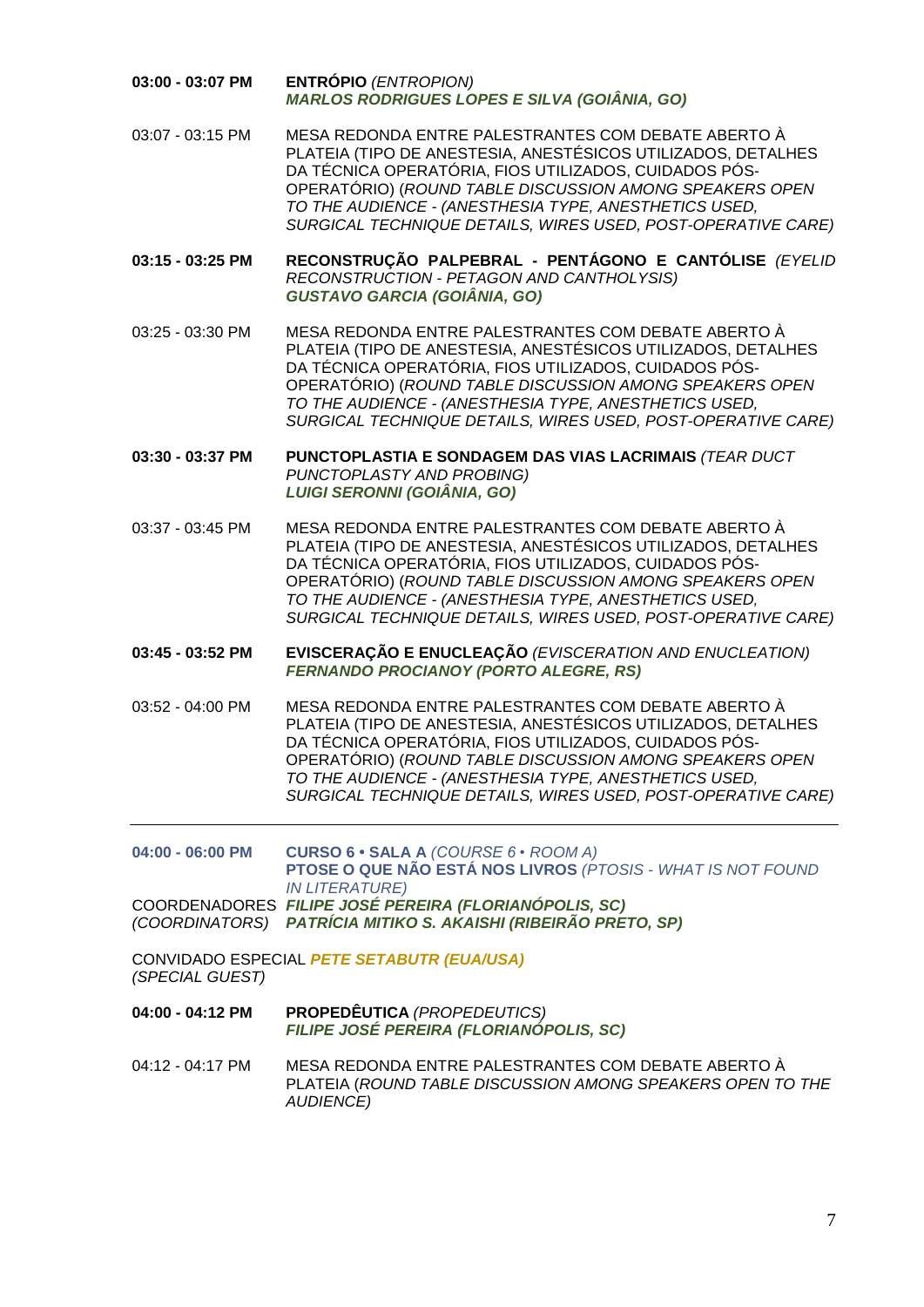**04:17 - 04:29 PM CONJUNTIVOMULLERECTOMIA E FASANELLA-SERVAT - VÍDEO DA TÉCNICA CIRÚRGICA, CUIDADOS PÓS-OP E COMPLICAÇÕES** *(CONJUNCTIVAL MULLERECTOMY AND FASANELLA-SERVAT - SURGICAL TECHNIQUE VIDEO, POST-OPERATIVE CARE AND COMPLICATIONS) DAVI ARAF (SÃO PAULO, SP)* 04:29 - 04:34 PM MESA REDONDA ENTRE PALESTRANTES COM DEBATE ABERTO À PLATEIA (*ROUND TABLE DISCUSSION AMONG SPEAKERS OPEN TO THE AUDIENCE)* **04:34 - 04:46 PM AVANÇAMENTO DA APONEUROSE VÍDEO DA TÉCNICA CIRÚRGICA, CUIDADOS PÓS-OP E COMPLICAÇÕES** *(APONEUROSIS ADVANCEMENT - SURGICAL TECHNIQUE VIDEO, POST-OPERATIVE CARE AND COMPLICATIONS) PATRÍCIA MITIKO S. AKAISHI (RIBEIRÃO PRETO, SP)* 04:46 - 04:51 PM MESA REDONDA ENTRE PALESTRANTES COM DEBATE ABERTO À PLATEIA (*ROUND TABLE DISCUSSION AMONG SPEAKERS OPEN TO THE AUDIENCE)* **04:51 - 05:03 PM SUSPENSÃO AO FRONTAL COM MATERIAL AUTÓLOGO - VÍDEO DA TÉCNICA CIRÚRGICA, CUIDADOS PÓS-OP E COMPLICAÇÕES** *(AUTOLOGOUS FASCIA FRONTALIS SLING - SURGICAL TECHNIQUE VIDEO, POST-OPERATIVE CARE AND COMPLICATIONS) GHERUSA HELENA MILBRATZ (FLORIANÓPOLIS, SC)* 05:03 - 05:08 PM MESA REDONDA ENTRE PALESTRANTES COM DEBATE ABERTO À PLATEIA (*ROUND TABLE DISCUSSION AMONG SPEAKERS OPEN TO THE AUDIENCE)* **05:08 - 05:20 PM SUSPENSÃO AO FRONTAL COM MATERIAL HETERÓLOGO VÍDEO DA TÉCNICA CIRÚRGICA, CUIDADOS PÓS-OP E COMPLICAÇÕES** *(SYNTHETIC MATERIAL FRONTALIS SLING - SURGICAL TECHNIQUE VIDEO, POST-OPERATIVE CARE AND COMPLICATIONS) ANDRÉ LUIS BORBA DA SILVA (SÃO PAULO, SP)* 05:20 - 05:25 PM MESA REDONDA ENTRE PALESTRANTES COM DEBATE ABERTO À PLATEIA (*ROUND TABLE DISCUSSION AMONG SPEAKERS OPEN TO THE AUDIENCE)* **05:25 - 05:37 PM TRASFERÊNCIA FRONTAL** (*FRONTALIS TRANSFER***)** *IVANA CARDOSO PEREIRA (AMERICANA, SP)* 05:37 - 05:42 PM MESA REDONDA ENTRE PALESTRANTES COM DEBATE ABERTO À PLATEIA (*ROUND TABLE DISCUSSION AMONG SPEAKERS OPEN TO THE AUDIENCE)* **05:42 - 05:50 PM PÉROLAS NA CORREÇÃO DA PTOSE** *(PTOSIS REPAIR PEARLS)* CONVIDADO ESPECIAL *PETE SETABUTR (EUA/USA) (SPECIAL GUEST)* 05:50 - 06:00 PM MESA REDONDA ENTRE PALESTRANTES COM DEBATE ABERTO À PLATEIA (*ROUND TABLE DISCUSSION AMONG SPEAKERS OPEN TO THE AUDIENCE)* **04:00 - 06:00 PM CURSO 7 • SALA B** *(COURSE 7 • ROOM B)* **MARKETING DIGITAL** *(DIGITAL MARKETING)* COORDENADOR *CLÓVIS TRAVASSOS - EMPRESA PROSAPRESS (SÃO PAULO, SP)*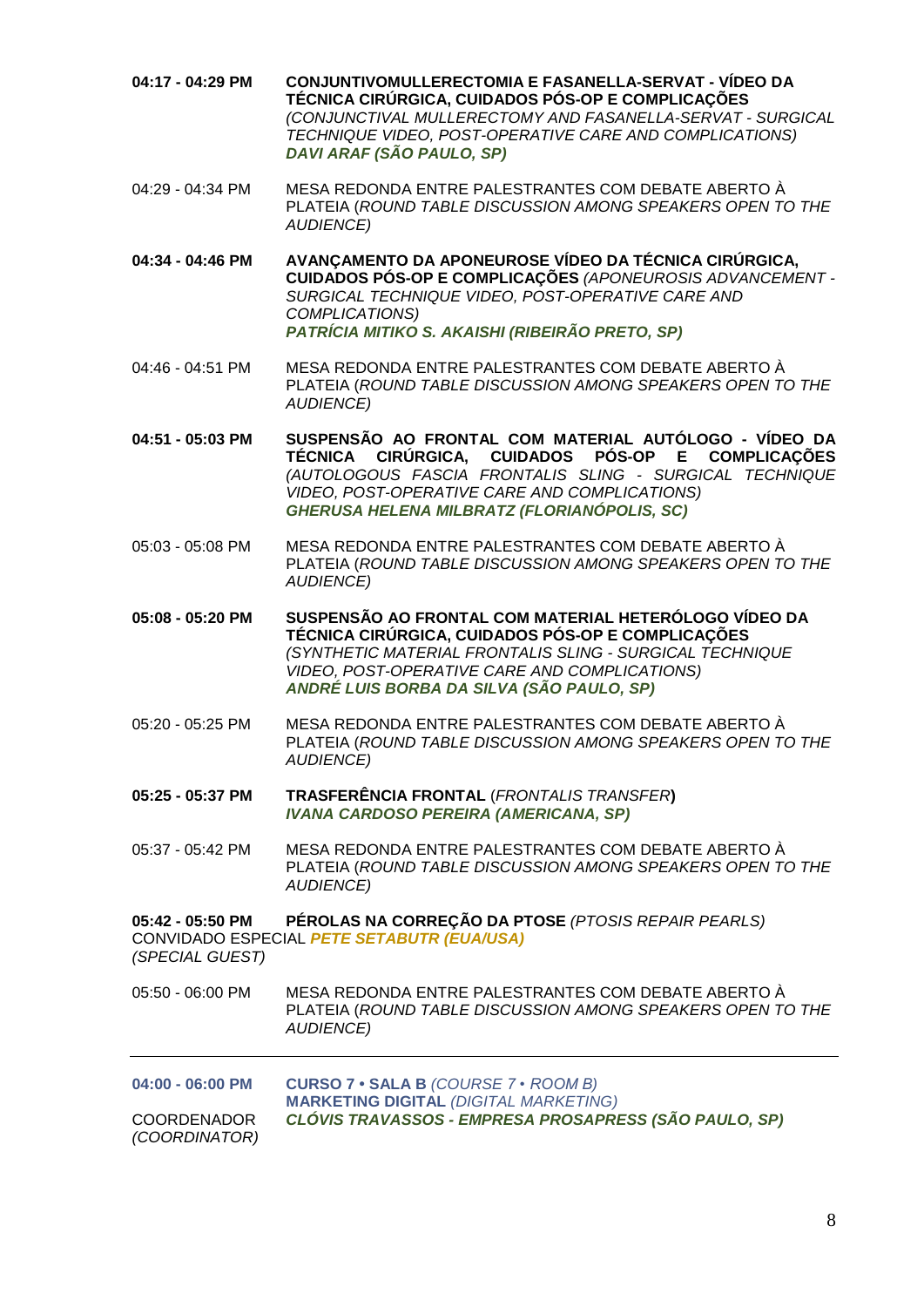#### **1. CONTEXTO / INTRODUÇÃO** *(CONTEXT/INTRODUCTION)*

NO PRIMEIRO BLOCO DA APRESENTAÇÃO DESTACAREMOS AS MUDANÇAS DE HÁBITOS RECENTES E A CRESCENTE IMPORTÂNCIA DA UTILIZAÇÃO DA INTERNET E DOS DISPOSITIVOS MÓVEIS NO PROCESSO DE PESQUISA E DECISÃO DE COMPRA. *(THE FIRST PART OF THE PRESENTATION WILL COMPRISE RECENT HABIT CHANGES AND THE*  **INCREASING IMPORTANCE OF INTERNET AND MOBILE DEVICES WHEN PURCHASING AND** *MAKING A DECISION).*

### **2. MARKETING DIGITAL** *(DIGITAL MARKETING)*

EXPLICAREMOS O QUE É E COMO UTILIZAR O MARKETING DIGITAL. FALAREMOS SOBRE ESTRATÉGIAS, FERRAMENTAS E ABORDAGENS QUE PODEM SER UTILIZADAS PELAS CLÍNICAS/PROFISSIONAIS DE SAÚDE. *(THE CONCEPT OF DIGITAL MARKETING WILL BE EXPLAINED AS WELL AS HOW TO USE IT. STRATEGIES, TOOLS AND APPROACHES THAT CAN BE USED BY CLINICS/HEALTH PROFESSIONALS SHALL BE DISCUSSED).* COBRIREMOS TÓPICOS COMO: O OBJETIVOS DO MARKETING DE CONTEÚDO O COMO FAZER MARKETING DE CONTEÚDO? *(TOPICS TO BE COVERED: THE OBJECTIVES OF MARKETING CONTENT. HOW TO PREPARE MARKETING CONTENT?)* OS PRINCIPAIS INSTRUMENTOS PARA O MARKETING DE CONTEÚDO: *(MAIN CHANNELS FOR MARKETING CONTENT)*

- SITE *WEBSITE*
- BLOG *BLOG*
- CONTEÚDOS RICOS *RICH CONTENT*
- VÍDEOS *VIDEOS*
- REDES SOCIAIS *SOCIAL MEDIA*
- E-MAIL MARKETING *EMAIL MARKETING*
- LANDING PAGES *LANDING PAGES*
- O MARKETING DE BUSCA *SEARCH MARKETING*

• SEO - *SEO*

• LINKS PATROCINADOS - *SPONSORED LINKS*

O ANÚNCIOS - *THE ADDS*

OS PRINCIPAIS MÉTRICAS - *MAIN METRICS* O ALERTAS, CUIDADOS E ARMADILHAS - (*WARNINGS, ATTENTION AND TRAPS)* O CASOS DE SUCESSO *(SUCCESSFUL CASES)*

#### **3. INBOUND MARKETING**

NESTE BLOCO, EXPLICAREMOS O QUE É E COMO COLOCAR EM PRÁTICA A SUA ESTRATÉGIA DE INBOUND *(HERE WE WILL EXPLAIN WHAT INBOUND MARKETING IS AND HOW TO PUT YOUR INBOUND STRATEGY INTO PRACTICE)* MARKETING: O OBJETIVOS *(GOALS)* O ETAPAS DO INBOUND MARKETING *(INBOUND MARKETING STAGES)* O BENEFÍCIOS *(THE BENEFITS)* O FUNIL DE VENDAS DO MARKETING DIGITAL *(DIGITAL MARKETING SALES FUNNEL)* O CASOS DE SUCESSO *(SUCCESSFUL CASES)*

### **4. CRIANDO UM PLANO DE AÇÃO** *(CREATING AN ACTION PLAN)*

PARA IMPLEMENTAR O SEU PLANO DE AÇÃO, RECOMENDAMOS: *(IN ORDER TO IMPLEMENT YOUR ACTION PLAN WE RECOMMEND THE FOLLOWING):*

O COMECE POR UM BOM DIAGNÓSTICO O DEFINA O SEU PLANO ESTRATÉGICO O ORGANIZE A SUA PLATAFORMA DIGITAL O PRODUZA CONTEÚDO RELEVANTE E ADERENTE AO SEU PÚBLICO O MONITORE RESULTADOS E REAVALIE SEU PLANO PERIODICAMENTE O ATENÇÃO PARA O CÓDIGO DE ÉTICA CURSO ONLINE SOBRE MARKETING DIGITAL A ESTRUTURA DO CURSO ONLINE DEVE SER SIMILAR À DA PALESTRA. NO CURSO ONLINE, PRETENDEMOS ENRIQUECER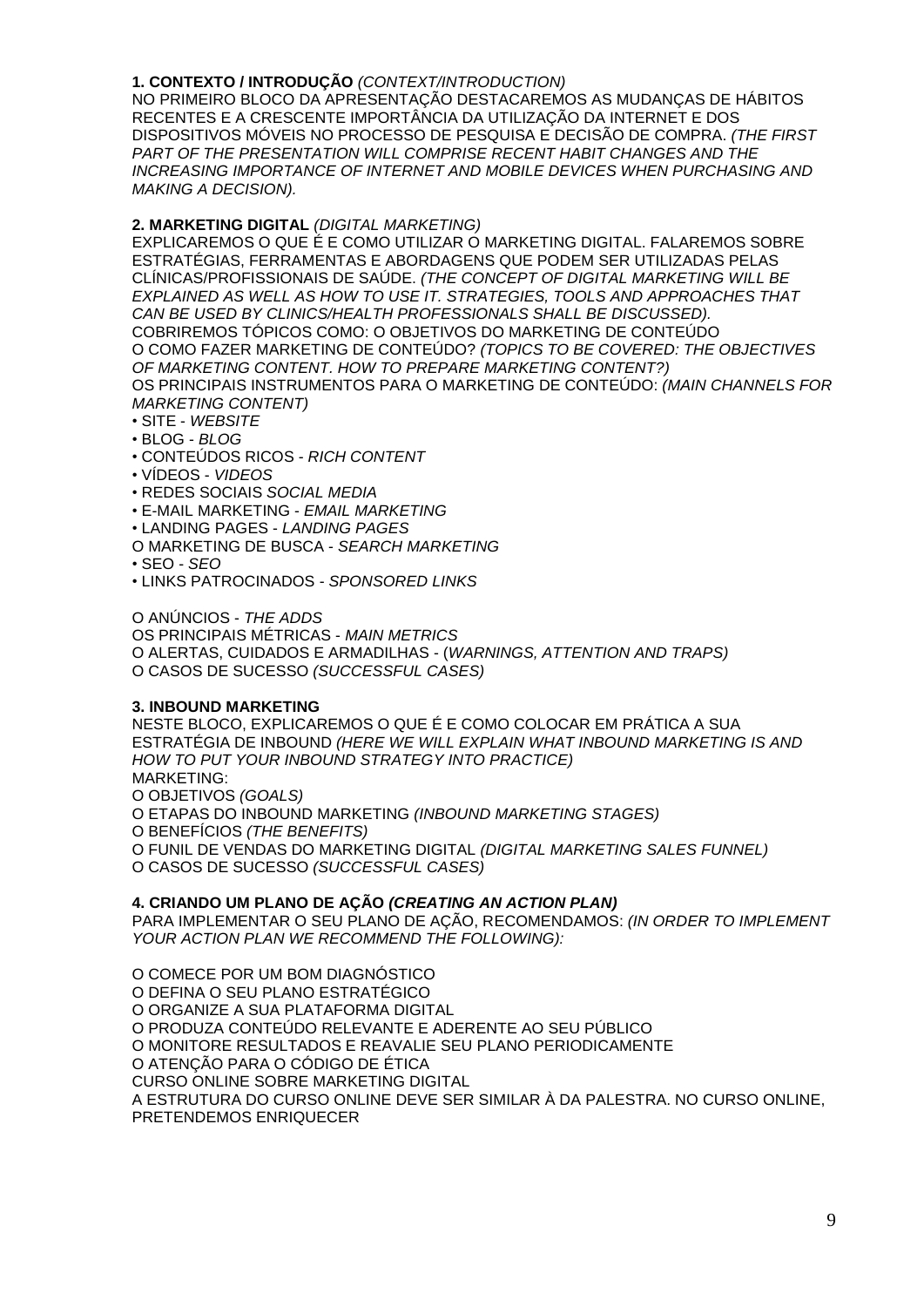O MATERIAL ONLINE COM:

• ENTREVISTAS EM VÍDEO COM MÉDICOS QUE JÁ APLICARAM O MÉTODO E QUE PODEM FALAR SOBRE

COMO FOI A EXPERIÊNCIA, O PROCESSO, AS DIFICULDADES ENFRENTADAS E RESULTADOS ALCANÇADOS;

• ENTREVISTAS EM VÍDEO COM ESPECIALISTAS DO MERCADO DE MARKETING DIGITAL;

• TUTORIAIS EM VÍDEO SOBRE COMO COLOCAR EM PRÁTICA CONCEITOS APRESENTADOS NO CURSO;

• EXERCÍCIOS E SUGESTÕES DE REFLEXÕES;

• SELEÇÃO DE ARTIGOS E REFERÊNCIAS PARA PESQUISAS ADICIONAIS;

• APOSTILA EM PDF;

TODO ESTE MATERIAL SERÁ ORGANIZADO EM PLATAFORMA LMS (DIGITAL) E DISPONIBILIZADO AOS PROFISSIONAIS QUE DESEJAREM ADQUIRIR O CURSO.

*START BY CARRYING OUT A GOOD DIAGNOSIS*

*DEFINE YOUR STRATEGIC PLAN*

*ORGANIZE YOUR DIGITAL PLATFORM*

*ELABORATE RELEVANT AND INTERESTING CONTENT FOR YOUR AUDIENCE*

*MONITOR RESULTS AND FREQUENTLY REVIEW YOUR PLAN* 

*BE AWARE OF THE CODE OF ETHICS*

*ONLINE COURSE ON DIGITAL MARKETING*

*THE STRUCTURE OF THE ONLINE COURSE SHALL BE SIMILAR TO THE LECTURE. IN THE ONLINE COURSE, WE INTEND TO ENRICH THE ONLINE MATERIAL WITH:*

*• VIDEO INTERVIEWS WITH PHYSICIANS WHO HAVE APPLIED THE METHOD AND CAN TALK ABOUT THE EXPERIENCE, THE PROCESS, THE DIFFICULTIES FACED AND RESULTS ACHIEVED;*

*• VIDEO INTERVIEWS WITH DIGITAL MARKETING EXPERTS;*

*• VIDEO TUTORIALS ON HOW TO PUT IN PRACTICE CONCEPTS PRESENTED IN THE COURSE;*

*• EXERCISES AND FOOD FOR THOUGHT;*

*• SELECTION OF PAPERS AND REFERENCES FOR ADDITIONAL RESEARCH;*

*• BOOKLET IN A PDF FORMAT;*

*THIS MATERIAL WILL BE ORGANIZED ON AN LMS PLATFORM (DIGITAL) BEING AVAILABLE TO THE PROFESSIONALS WHO DESIRE TO ACQUIRE THE COURSE.*

**07:00 PM TORNEIO DE TÊNIS** *(TENNIS TOURNAMENT)*

## **12 ABRIL Sexta-Feira** *(APRIL 12 th Friday)* **CIEPO • AUDITÓRIO LAGO AZUL** *(LAGO AZUL AUDITORIUM)*

**07:30 - 08:20 AM INSCRIÇÕES E RETIRADA DE CRACHÁS** *(REGISTRATION AND BADGE PICK UP)*

**08:20 - 08:45 AM TEMAS LIVRES COM VOTAÇÃO E PREMIAÇÃO DOS MELHORES** *(ABSTRACTS WITH VOTING AND AWARDING OF THE BEST ONES)* COORDENADORES *HÉLCIO JOSÉ FORTUNA BESSA (RIO DE JANEIRO, RJ) (COORDINATORS) MURILO ALVES RODRIGUES (BELO HORIZONTE, MG)*

- **08:20 - 08:25 AM TEMAS LIVRE 1** *(ABSTRACT 1)*
- **08:25 - 08:30 AM TEMAS LIVRE 2** *(ABSTRACT 2)*
- **08:30 - 08:35 AM TEMAS LIVRE 3** *(ABSTRACT 3)*
- **08:35 - 08:40 AM TEMAS LIVRE 4** *(ABSTRACT 4)*
- **08:40 - 08:45 AM TEMAS LIVRE 5** *(ABSTRACT 5)*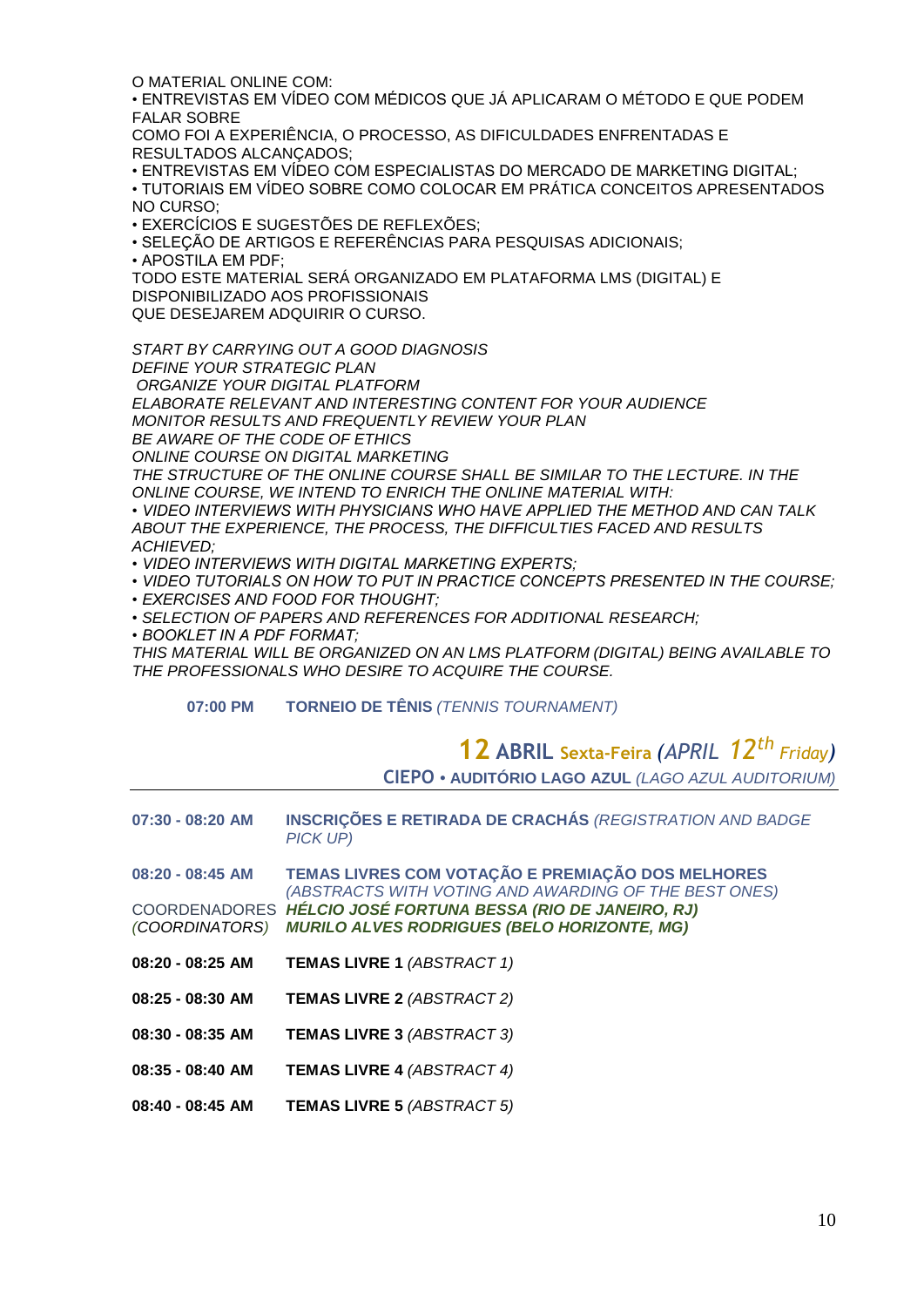| 08:45 - 10:30 AM | <b>BLEFAROPLASTIA SUPERIOR E PROCEDIMENTOS ASSOCIADOS</b><br>(UPPER BLEPHAROPLASTY AND ASSOCIATED PROCEDURES)                                                            |
|------------------|--------------------------------------------------------------------------------------------------------------------------------------------------------------------------|
|                  | COORDENADORES ROBERTO MURILLO LIMONGI (GOIÂNIA, GO)<br>(COORDINATORS) PATRÍCIA MITIKO S. AKAISHI (RIBEIRÃO PRETO, SP)<br>FILIPE JOSÉ PEREIRA (FLORIANÓPOLIS, SC)         |
| 08:45 - 08:47 AM | APRESENTAÇÃO (INTRODUCTION OF SPECIAL GUEST) JD PERRY<br>(EUA/USA)                                                                                                       |
|                  | PATRÍCIA MITIKO S. AKAISHI (RIBEIRÃO PRETO, SP)                                                                                                                          |
| 08:47 - 09:02 AM | TRATAMENTO CIRÚRGICO DA PTOSE DE SUPERCÍLIOS (SURGICAL<br><b>TREATMENT OF BROW PTOSIS)</b><br><b>JD PERRY (EUA/USA)</b>                                                  |
| 09:02 - 09:13 AM | BLEFAROPLASTIA SUPERIOR (UPPER BLEPHAROPLASTY)<br>FILIPE JOSÉ PEREIRA (FLORIANÓPOLIS, SC)                                                                                |
| 09:13 - 09:15 AM | APRESENTAÇÃO (INTRODUCTION OF SPECIAL GUEST) PETE<br><b>SETABUTR (EUA)</b><br>FILIPE JOSÉ PEREIRA (FLORIANÓPOLIS, SC)                                                    |
|                  |                                                                                                                                                                          |
| 09:15 - 09:30 AM | <b>NUANCES OF POSTERIOR PTOSIS REPAIR</b><br><b>PETE SETABUTR (EUA)</b>                                                                                                  |
| 09:30 - 09:40 AM | BLEFAROPLASTIA SUPERIOR EM CASOS ESPECIAIS (SPECIAL CASE<br><b>UPPER BLEPHAROPLASTY)</b><br><b>MIDORI H. OSAKI (SÃO PAULO, SP)</b>                                       |
| 09:40 - 09:50 AM | LIPOTRANSFERÊNCIA EM CICATRIZES (LIPOTRANSFER FOR SCARS)<br><b>XIMENA ARZE (BOLÍVIA)</b>                                                                                 |
| 09:50 - 10:00 AM | <b>PTOSE MÍNIMA (MINIMAL PTOSIS)</b><br><b>EDUARDO PRADO (CHILE)</b>                                                                                                     |
| 10:00 - 10:05 AM | <b>CICATRIZES INESTÉTICAS (UNAESTHETIC SCARS)</b><br>LÍSIA AOKI (SUZANO, SP)                                                                                             |
| 10:05 - 10:10 AM | OLHOS SECOS E BLEFAROPLASTIA (DRY EYES AND<br><b>BLEPHAROPLASTY)</b><br>CAROLINA RAMOS MOSENA DE ANGELONI (CÁCERES, MT)                                                  |
| 10:10 - 10:20 AM | DEBATE PELOS COORDENADORES COM DISCUSSÃO ABERTA À<br>PLATEIA PELO MICROFONE E WHATSAPP (COORDINATORS DEBATE<br>WITH THE FLOOR OPEN TO THE AUDIENCE AND THROUGH WHATSAPP) |
| 10:20 - 10:30 AM | SER OU NÃO SER CIRURGIÃO DE ANEXOS (TO BE OR NOT TO BE<br>ANNEXES SURGEON)<br>SUZANA MATAYOSHI (SÃO PAULO, SP)                                                           |
| 10:30 - 11:00 AM | <b>COFFE BREAK COM EXPOSITORES E PÔSTERES (COFFEE BREAK WITH</b><br><b>EXHIBITORS AND POSTERS)</b>                                                                       |
| 11:00 - 11:45 AM | PROCEDIMENTOS ESTÉTICOS MINIMAMENTE INVASIVOS - TOXINA<br><b>BOTULÍNICA (MINIMALLY INVASIVE AESTHETIC PROCEDURES -</b>                                                   |
|                  | <b>BOTULINUM TOXIN)</b><br>COORDENADORES TATIANA RIZKALAH NAHAS (SÃO PAULO, SP)<br>(COORDINATORS) MIDORI H. OSAKI (SÃO PAULO, SP)                                        |
| 11:00 - 11:10 AM | ELEVAÇÃO DO SUPERCÍLIO SEM CIRURGIA (BROW ELEVATION<br><b>WITHOUT SURGERY)</b><br>TATIANA RIZKALAH NAHAS (SÃO PAULO, SP)                                                 |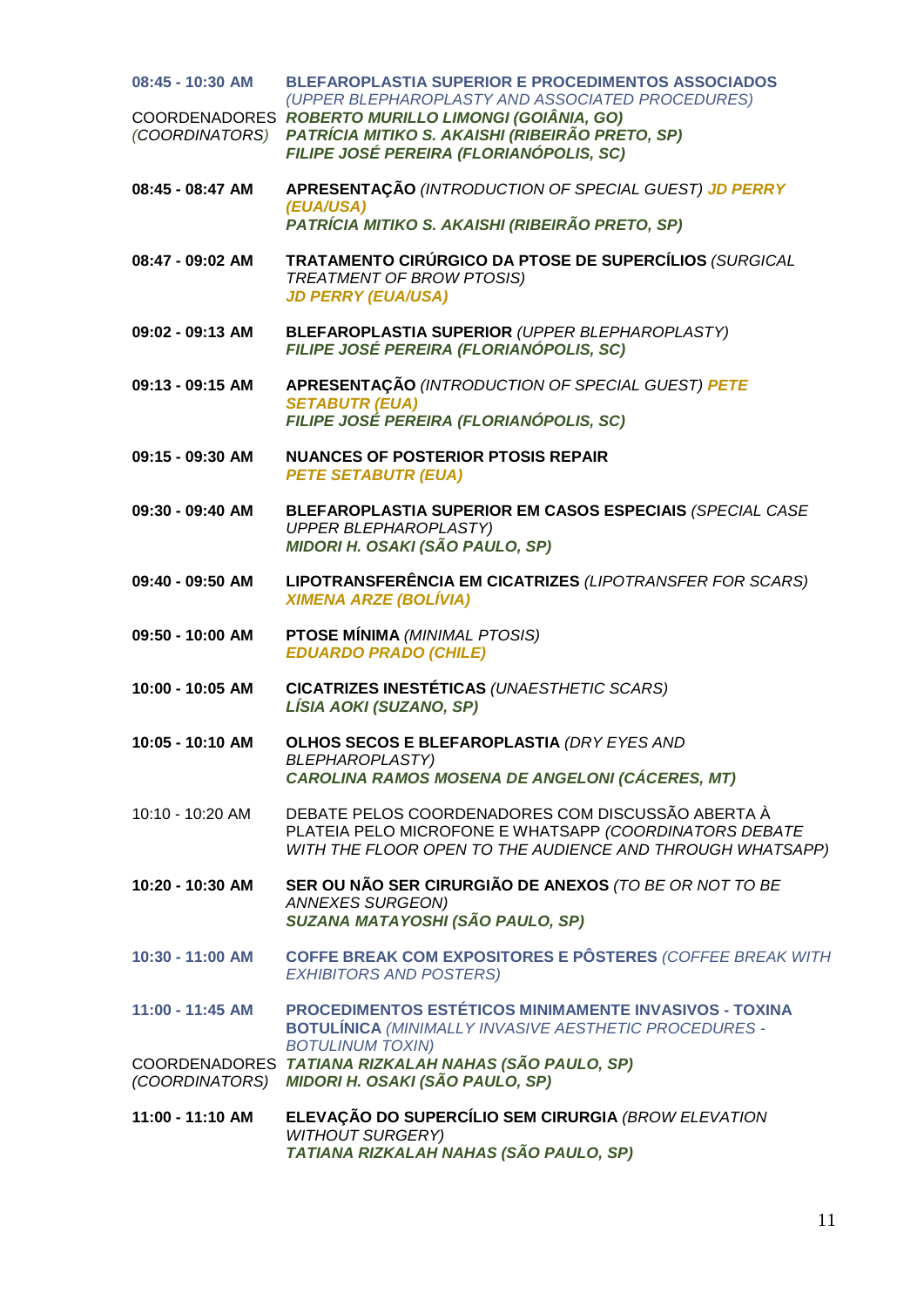| 11:10 - 11:15 AM | CASO 1 "LÁGRIMA CROCODILO"E "LAGOFTALMO" (CASE 1<br>"CROCODILE TEAR"AND "LAGOPHTHALMOS")<br><b>JULIANA MEDRADO (RIO DE JANEIRO, RJ)</b>                                  |
|------------------|--------------------------------------------------------------------------------------------------------------------------------------------------------------------------|
| 11:15 - 11:18 AM | DEBATE PELOS COORDENADORES COM DISCUSSÃO ABERTA À<br>PLATEIA PELO MICROFONE E WHATSAPP (COORDINATORS DEBATE<br>WITH THE FLOOR OPEN TO THE AUDIENCE AND THROUGH WHATSAPP) |
| 11:18 - 11:23 AM | CASO 2 (CASE 2)<br><b>GUSTAVO BARROS SIQUEIRA (MARINGÁ, PR)</b>                                                                                                          |
| 11:23 - 11:28 AM | DEBATE PELOS COORDENADORES COM DISCUSSÃO ABERTA À<br>PLATEIA PELO MICROFONE E WHATSAPP (COORDINATORS DEBATE<br>WITH THE FLOOR OPEN TO THE AUDIENCE AND THROUGH WHATSAPP) |
| 11:28 - 11:33 AM | CASO 3 (CASE 3)<br>TIANA GABRIELA BURMANN (PORTO ALEGRE, RS)                                                                                                             |
| 11:33 - 11:38 AM | DEBATE PELOS COORDENADORES COM DISCUSSÃO ABERTA À<br>PLATEIA PELO MICROFONE E WHATSAPP (COORDINATORS DEBATE<br>WITH THE FLOOR OPEN TO THE AUDIENCE AND THROUGH WHATSAPP) |
| 11:38 - 11:43 AM | <b>CASO 4 (CASE 4)</b><br><b>RUBEM AUGUSTO FONTES DE LIMA (RECIFE, PE)</b>                                                                                               |
| 11:43 - 11:45 AM | DEBATE PELOS COORDENADORES COM DISCUSSÃO ABERTA À<br>PLATEIA PELO MICROFONE E WHATSAPP (COORDINATORS DEBATE<br>WITH THE FLOOR OPEN TO THE AUDIENCE AND THROUGH WHATSAPP) |
| 11:45 - 12:00 PM | <b>ABERTURA CONGRESSO (CONGRESS OPENING)</b><br><b>PRESIDENTE SBCPO (SBCPO CHAIRMAN)</b><br>ROBERTO MURILLO LIMONGI (GOIÂNIA, GO)                                        |
| 12:00 - 01:00 PM | <b>PROCEDIMENTOS ESTÉTICOS MINIMAMENTE INVASIVOS - ÁCIDO</b><br>HIALURÔNICO (MINIMALLY INVASIVE AESTHETIC PROCEDURES -<br><b>HYALURONIC ACID)</b>                        |
| (COORDINATORS)   | COORDENADORES CÉLIA SATHLER (SÃO PAULO, SP)<br>EDUARDO FEIJÓ (ANÁPOLIS, GO)<br><b>CATHERINE J. HWANG (EUA)</b>                                                           |
| 12:00 - 12:02 PM | APRESENTAÇÃO (INTRODUCTION OF SPECIAL GUEST) CATHERINE J.<br><b>HWANG (EUA)</b><br>CÉLIA SATHLER (SÃO PAULO, SP)                                                         |
| 12:02 - 12:17 PM | CONDUTA NAS COMPLICAÇÕES COM FILLER FACIAIS (MANAGEMENT<br>OF FACIAL FILLER COMPLICATIONS)<br><b>CATHERINE J. HWANG (EUA)</b>                                            |
| 12:17 - 12:21 PM | CASO 1 $(CASE 1)$<br>ILANA YAMAKAMI HIDA (SÃO PAULO, SP)                                                                                                                 |
| 12:21 - 12:25 PM | DEBATE PELOS COORDENADORES COM DISCUSSÃO ABERTA À<br>PLATEIA PELO MICROFONE E WHATSAPP (COORDINATORS DEBATE<br>WITH THE FLOOR OPEN TO THE AUDIENCE AND THROUGH WHATSAPP) |
| 12:25 - 12:29 PM | CASO 2 $(CASE 2)$<br>ELIANE LAMOUNIER DE CARVALHO (BELO HORIZONTE, MG)                                                                                                   |
| 12:29 - 12:33 PM | DEBATE PELOS COORDENADORES COM DISCUSSÃO ABERTA À<br>PLATEIA PELO MICROFONE E WHATSAPP (COORDINATORS DEBATE<br>WITH THE FLOOR OPEN TO THE AUDIENCE AND THROUGH WHATSAPP) |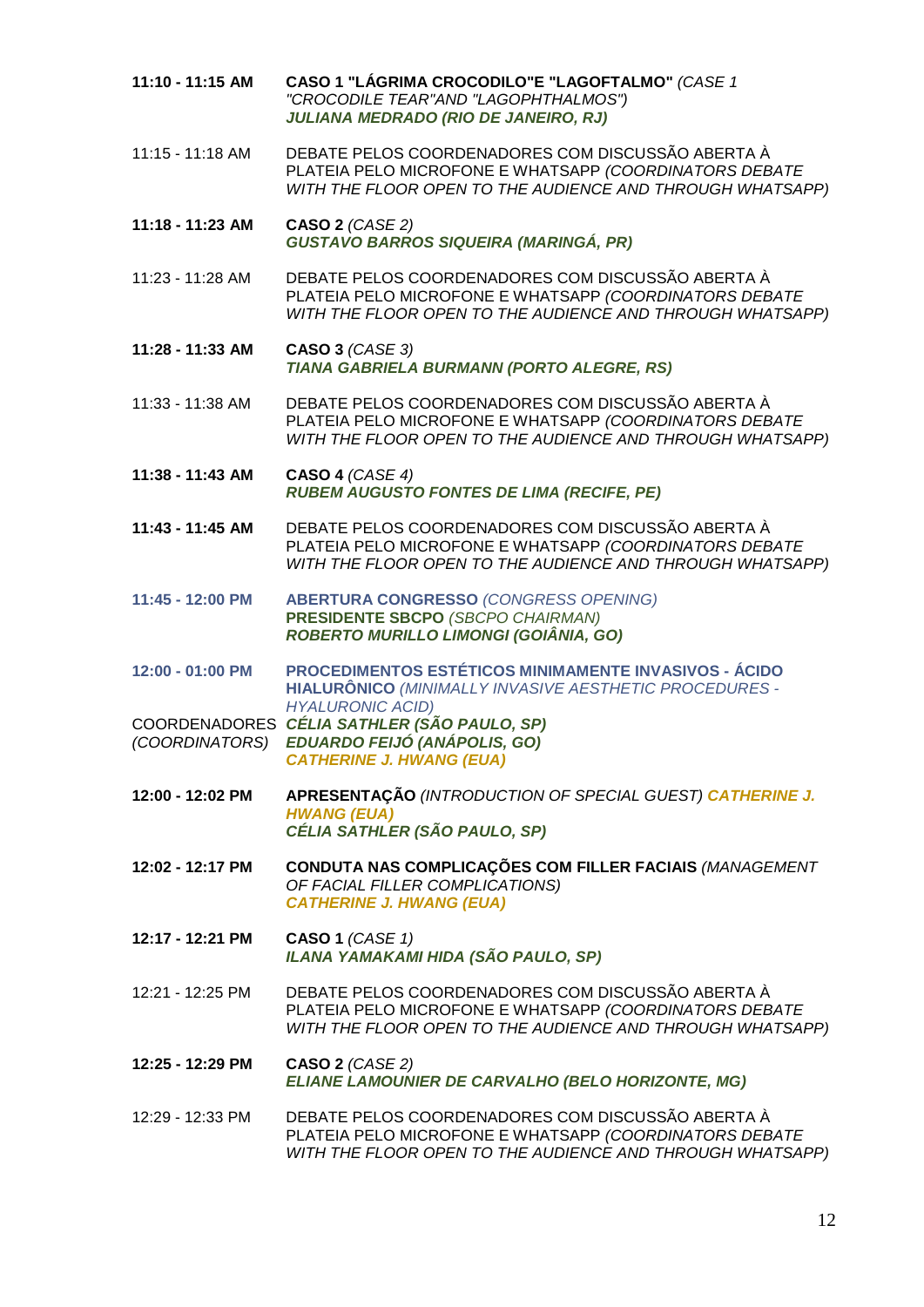| 12:33 - 12:37 PM   | CASO 3 (CASE 3)<br>ALINE PIMENTEL DE MIRANDA (SÃO PAULO, SP)                                                                                                                                                                               |
|--------------------|--------------------------------------------------------------------------------------------------------------------------------------------------------------------------------------------------------------------------------------------|
| 12:37 - 12:41 PM   | DEBATE PELOS COORDENADORES COM DISCUSSÃO ABERTA À<br>PLATEIA PELO MICROFONE E WHATSAPP (COORDINATORS DEBATE<br>WITH THE FLOOR OPEN TO THE AUDIENCE AND THROUGH WHATSAPP)                                                                   |
| 12:41 - 12:45 PM   | CASO 4 (CASE 4)<br>ANDRÉ LUIS BORBA DA SILVA (SÃO PAULO, SP)                                                                                                                                                                               |
| 12:45 - 01:00 PM   | DEBATE PELOS COORDENADORES COM DISCUSSÃO ABERTA À<br>PLATEIA PELO MICROFONE E WHATSAPP (COORDINATORS DEBATE<br>WITH THE FLOOR OPEN TO THE AUDIENCE AND THROUGH WHATSAPP)                                                                   |
| $01:00 - 02:00$ PM | <b>ALMOÇO (LUNCH)</b><br><b>CURSO RADIOFREQUÊNCIA FRACIONADA - FRAXX (FRACTAL</b><br><b>RADIOFREQUENCY COURSE)</b>                                                                                                                         |
| $01:00 - 02:00$ PM | <b>ALMOÇO (LUNCH)</b><br><b>SIMPÓSIO ALLERGAN (ALLERGAN SYMPOSIUM)</b>                                                                                                                                                                     |
| 02:00 - 02:50 PM   | <b>RAPID FIRE CASES AND PRESENTATIONS "COMO RESOLVER</b><br><b>COMPLICAÇÕES EM CIRURGIAS E TRATAMENTOS COSMÉTICOS"</b><br>("RAPID FIRE CASES AND PRESENTATIONS "HOW TO SOLVE<br>COMPLICATIONS IN COSMETIC SURGERY AND COSMETIC TREATMENT") |
| (COORDINATORS)     | COORDENADORES ANDRÉ LUIS BORBA DA SILVA (SÃO PAULO, SP)<br>DAVI ARAF (SÃO PAULO, SP)                                                                                                                                                       |
| 02:00 - 02:03 PM   | <b>CASO 1 (CASE 1)</b><br>ROBERTA LILIAN FERNANDES DE S. MENEGHIM (BOTUCATU, SP)                                                                                                                                                           |
| 02:03 - 02:06 PM   | DEBATE PELOS COORDENADORES COM DISCUSSÃO ABERTA À<br>PLATEIA PELO MICROFONE E WHATSAPP (COORDINATORS DEBATE<br>WITH THE FLOOR OPEN TO THE AUDIENCE AND THROUGH WHATSAPP)                                                                   |
| 02:06 - 02:09 PM   | CASO 2 (CASE 2)<br><b>PAOLA GRECHI ROMERO CASTRO (JOINVILLE, SC)</b>                                                                                                                                                                       |
| 02:09 - 02:12 PM   | DEBATE PELOS COORDENADORES COM DISCUSSÃO ABERTA À<br>PLATEIA PELO MICROFONE E WHATSAPP (COORDINATORS DEBATE<br>WITH THE FLOOR OPEN TO THE AUDIENCE AND THROUGH WHATSAPP)                                                                   |
| 02:12 - 02:15 PM   | <b>CASO 3 (CASE 3)</b><br><b>SERGIO BURNIER (CAMPINAS, SP)</b>                                                                                                                                                                             |
| 02:15 - 02:18 PM   | DEBATE PELOS COORDENADORES COM DISCUSSÃO ABERTA À<br>PLATEIA PELO MICROFONE E WHATSAPP (COORDINATORS DEBATE<br>WITH THE FLOOR OPEN TO THE AUDIENCE AND THROUGH WHATSAPP)                                                                   |
| 02:18 - 02:21 PM   | CASO 4 $(CASE 4)$<br><b>BERNARDO MAGACHO (GOIÂNIA, GO)</b>                                                                                                                                                                                 |
| $02:21 - 02:24$ PM | DEBATE PELOS COORDENADORES COM DISCUSSÃO ABERTA À<br>PLATEIA PELO MICROFONE E WHATSAPP (COORDINATORS DEBATE<br>WITH THE FLOOR OPEN TO THE AUDIENCE AND THROUGH WHATSAPP)                                                                   |
| 02:24 - 02:27 PM   | <b>CASO 5 (CASE 5)</b><br><b>MARLOS RODRIGUES LOPES E SILVA (GOIÂNIA, GO)</b>                                                                                                                                                              |
| 02:27 - 02:30 PM   | DEBATE PELOS COORDENADORES COM DISCUSSÃO ABERTA À<br>PLATEIA PELO MICROFONE E WHATSAPP (COORDINATORS DEBATE<br>WITH THE FLOOR OPEN TO THE AUDIENCE AND THROUGH WHATSAPP)                                                                   |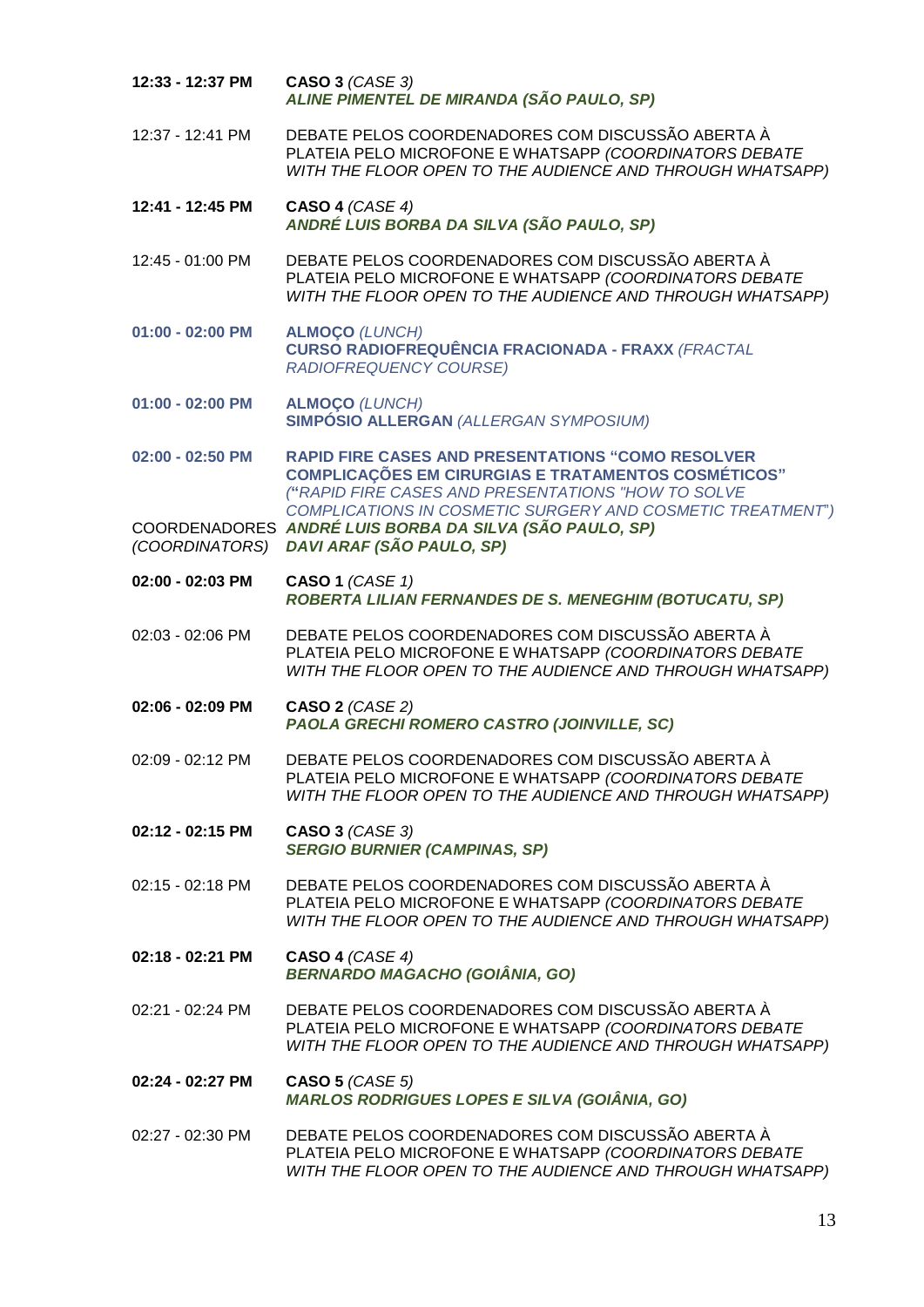| 02:30 - 14:33 PM                   | CASO 6 $(CASE 6)$<br><b>RODRIGO BERALDI KORMANN (CURITIBA, PR)</b>                                                                                                        |
|------------------------------------|---------------------------------------------------------------------------------------------------------------------------------------------------------------------------|
| 02:33 - 02:36 PM                   | DEBATE PELOS COORDENADORES COM DISCUSSÃO ABERTA À<br>PLATEIA PELO MICROFONE E WHATSAPP (COORDINATORS DEBATE<br>WITH THE FLOOR OPEN TO THE AUDIENCE AND THROUGH WHATSAPP)  |
| 02:36 - 02:39 PM                   | CASO 7 (CASE 7)<br><b>CRISTIANO MENEZES DINIZ (ITABUNA, BA)</b>                                                                                                           |
| 02:39 - 02:42 PM                   | DEBATE PELOS COORDENADORES COM DISCUSSÃO ABERTA À<br>PLATEIA PELO MICROFONE E WHATSAPP (COORDINATORS DEBATE<br>WITH THE FLOOR OPEN TO THE AUDIENCE AND THROUGH WHATSAPP)  |
| 02:42 - 02:45 PM                   | <b>CASO 8 (CASE 8)</b><br>NILSON LOPES DA FONSECA JR. (SÃO PAULO, SP)                                                                                                     |
| 02:45 - 02:50 PM                   | DEBATE PELOS COORDENADORES COM DISCUSSÃO ABERTA À<br>PLATEIA PELO MICROFONE E WHATSAPP (COORDINATORS DEBATE<br>WITH THE FLOOR OPEN TO THE AUDIENCE AND THROUGH WHATSAPP)  |
| 02:50 - 04:00 PM<br>(COORDINATORS) | <b>POUT PORRI</b><br>COORDENADORES SILVANA SCHELLINI (BOTUCATU, SP)<br>TAMMY H. OSAKI (SÃO PAULO, SP)                                                                     |
| 02:50 - 03:00 PM                   | MORTALIDADE EM OCULOPLÁSTICA (MORTALITY IN OCULOPLASTIC<br>SURGERY)<br><b>FERNANDO PROCIANOY (PORTO ALEGRE, RS)</b>                                                       |
| 03:00 - 03:10 PM                   | CIRURGIAS ESTÉTICAS: PEQUENOS DETALHES QUE FAZEM A<br>DIFERENÇA (AESTHETIC SURGERIES: SMALL DETAILS THAT MAKE THE<br><b>DIFFERENCE)</b><br>TAMMY H. OSAKI (SÃO PAULO, SP) |
| 03:10 - 03:20 PM                   | <b>BUSINESS EM OCULOPLÁSTICA - TOP 5 DICAS (BUSINESS IN</b><br><b>OCULOPLASTICS - TOP 5 TIPS)</b><br>CÉLIA SATHLER (SÃO PAULO, SP)                                        |
| 03:20 - 03:22 PM                   | APRESENTAÇÃO (INTRODUCTION OF SPECIAL GUEST) JEREMIAH TAO<br>(EUA/USA)<br>ROBERTO MURILLO LIMONGI (GOIÂNIA, GO)                                                           |
| 03:22 - 03:32 PM                   | A ALIANÇA BRASIL-EUA EM OCULOPLÁSTICA (THE BRAZIL-<br>USA OCULOPLASTIC SURGERY ALLIANCE)<br><b>JEREMIAH TAO (EUA)</b>                                                     |
| 03:32 - 03:47 PM                   | COMO ESCREVER UM ARTIGO CIENTÍFICO - DICAS DE UM EXPERT<br>(HOW TO WRITE A SCIENTIFIC PAPER - TIPS FROM AN EXPERT)<br><b>SILVANA SCHELLINI (BOTUCATU, SP)</b>             |
| 03:47 - 04:00 PM                   | ASPECTOS 3-D DA REGIÃO PERIOCULAR (3-D ASPECTS RELATED TO<br>THE PERIOCULAR AREA)<br>ROBERTO MURILLO LIMONGI (GOIÂNIA, GO)                                                |
| 04:00 - 04:30 PM                   | <b>COFFE BREAK COM EXPOSITORES E PÔSTERES (COFFEE BREAK WITH</b><br><b>EXHIBITORS AND POSTERS)</b>                                                                        |
| 04:30 - 06:09 PM                   | <b>BLEFAROPLASTIA INFERIOR E PROCEDIMENTOS ASSOCIADOS</b><br>(LOWER LID BLEPHAROPLASTY AND ASSOCIATED PROCEDURES)                                                         |
|                                    | COORDENADORES ANA ROSA PIMENTEL DE FIGUEIREDO (BELO HORIZONTE, MG)<br>(COORDINATORS) ELIANA FORNO (SÃO PAULO, SP)                                                         |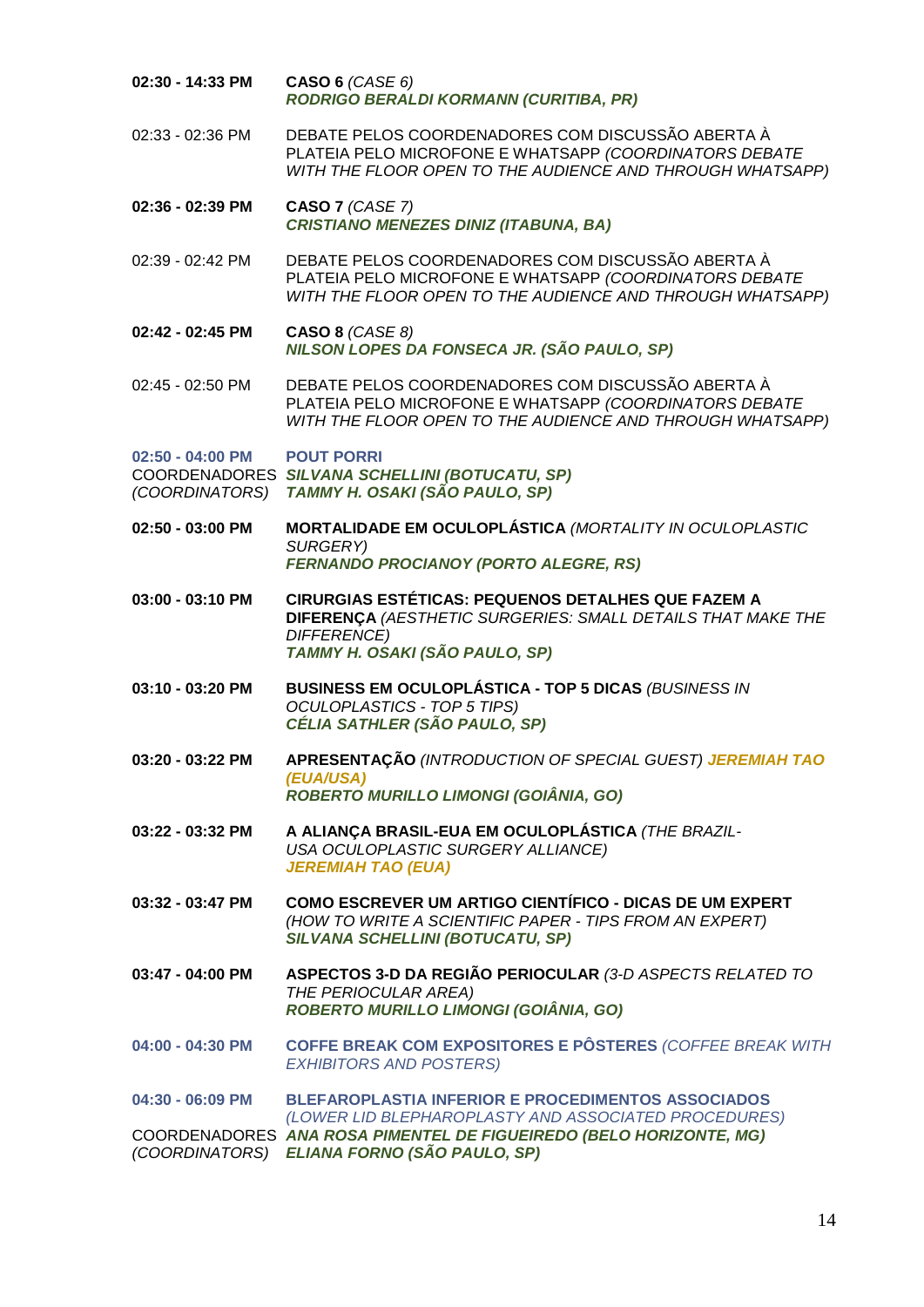- **04:30 - 04:32 PM APRESENTAÇÃO** *(INTRODUCTION OF SPECIAL GUEST) JD PERRY (EUA) ELIANA FORNO (SÃO PAULO, SP)*
- **04:32 - 04:42 PM TETRACYCLINE INJECTION TREATMENT OF FESTOONS** *JD PERRY (EUA)*
- **04:42 - 04:55 PM COMO ALCANÇAR OS MELHORES RESULTADOS EM SUA BLEFAROPLASTIA - TÉCNICA TRANSCONJUNTIVAL E TRANSCUTÂNEA**  *(HOW TO ACHIEVE THE BEST RESULTS IN YOUR BLEPHAROPLASTY - TRANSCONJUNCTIVAL AND TRANSCUTANEOUS TECHNIQUE) ELIANA FORNO (SÃO PAULO, SP)*
- **04:55 - 05:10 PM COMO ALCANÇAR OS MELHORES RESULTADOS EM SUA BLEFAROPLASTIA - CANTO LATERAL - DICAS DE UM EXPERT** *(HOW TO ACHIEVE THE BEST RESULTS IN YOUR BLEPHAROPLASTY - LATERAL CANTHUS - TIPS FROM AN EXPERT) ANA ROSA PIMENTEL DE FIGUEIREDO (BELO HORIZONTE, MG)*
- **05:10 - 05:27 PM LOWER EYELID RETRACTION**  *JEREMIAH TAO (EUA)*
- **05:27 - 05:32 PM QUEMOSE EM BLEFAROPLASTIA** *(CHEMOSIS IN BLEPHAROPLASTY) EDUARDO FEIJÓ (ANÁPOLIS, GO)*
- 05:32 05:35 PM DEBATE PELOS COORDENADORES COM DISCUSSÃO ABERTA À PLATEIA PELO MICROFONE E WHATSAPP *(COORDINATORS DEBATE WITH THE FLOOR OPEN TO THE AUDIENCE AND THROUGH WHATSAPP)*
- **05:35 - 05:40 PM CASO 2 - RETRAÇÃO DE PÁLPEBRA INFERIOR PÓS BLEFAROPLASTIA**  *(CASE 2 - LOWER EYELID RETRACTION AFTER BLEPHAROPLASTY) JULIANA SENNA FIGUEIREDO BARBI (BELO HORIZONTE, MG)*
- 05:40 05:43 PM DEBATE PELOS COORDENADORES COM DISCUSSÃO ABERTA À PLATEIA PELO MICROFONE E WHATSAPP *(COORDINATORS DEBATE WITH THE FLOOR OPEN TO THE AUDIENCE AND THROUGH WHATSAPP)*
- **05:43 - 05:48 PM CASO 3 - DIPLOPIA PÓS-OPERATÓRIA** *(CASE 3 - POST-OPERATIVE DIPLOPIA) DAVI ARAF (SÃO PAULO, SP)*
- 05:48 05:51 PM DEBATE PELOS COORDENADORES COM DISCUSSÃO ABERTA À PLATEIA PELO MICROFONE E WHATSAPP *(COORDINATORS DEBATE WITH THE FLOOR OPEN TO THE AUDIENCE AND THROUGH WHATSAPP)*
- **05:51 - 05:56 PM CASO 4 - RETRAÇAO PALPEBRAL PÓS BLEFAROPLASTIA** *(CASE 4 - EYELID RETRACTION AFTER BLEPHAROPLASTY) ROBSON SOARES (GOIÂNIA, GO)*
- 05:56 06:00 PM DEBATE PELOS COORDENADORES COM DISCUSSÃO ABERTA À PLATEIA PELO MICROFONE E WHATSAPP *(COORDINATORS DEBATE WITH THE FLOOR OPEN TO THE AUDIENCE AND THROUGH WHATSAPP)*
- **06:00 - 06:05 PM CASO 5 - REGRESSÃO ESPONTÂNEA DE RETRAÇÃO PALPEBRAL** *(CASE 5 - EYELID RETRACTION SPONTANEOUS REGRESSION) JOSÉ EDUARDO RIOS (GOIÂNIA, GO)*
- 06:05 18:09 PM DEBATE PELOS COORDENADORES COM DISCUSSÃO ABERTA À PLATEIA PELO MICROFONE E WHATSAPP *(COORDINATORS DEBATE WITH THE FLOOR OPEN TO THE AUDIENCE AND THROUGH WHATSAPP)*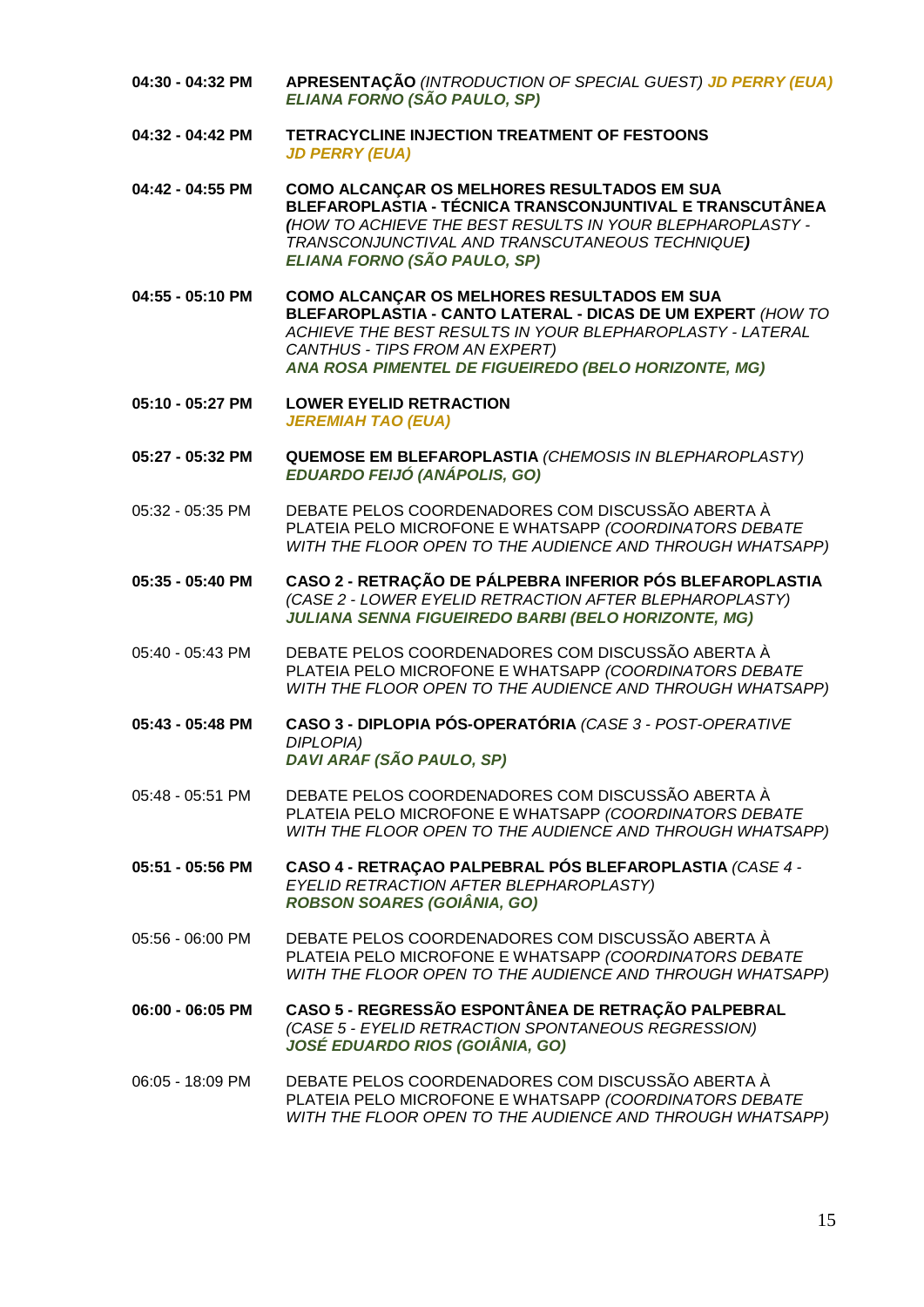**08:30 PM FESTA DE CONFRATERNIZAÇÃO DO CONGRESSO** *(CONGRESS PARTY)*

## **13 ABRIL Sábado** *(APRIL 13th Saturday)* **CIOP • AUDITÓRIO LAGO AZUL** *(LAGO AZUL AUDITORIUM)*

**08:20 - 09:00 AM CAVIDADE ANOFTÁLMICA** *(ANOPHTHALMIC SOCKET)* COORDENADORES *HÉLCIO JOSÉ FORTUNA BESSA (RIO DE JANEIRO, RJ) (COORDINATORS) MURILO ALVES RODRIGUES (BELO HORIZONTE, MG)*

**08:20 - 08:30 AM LIPOENXERTIA - DEVOLVENDO O VOLUME PARA A CAVIDADE ANOFTÁLMICA** *(FAT GRAFT - RETURNING THE VOLUME TO THE ANOPHTHALMIC SOCKET) MARIA ANTONIETA DA A. GINGUERRA NASCIMENTO (SÃO PAULO, SP)*

**08:30 - 08:40 AM DEVOLVENDO O VOLUME PARA A CAVIDADE ANOFTÁLMICA - ENXERTO DERMOGORDUROSO** *(RETURNING VOLUME TO THE ANOPHTHALMIC SOCKET - DERMOFAT GRAFT) IVANA CARDOSO PEREIRA (AMERICANA, SP)*

- **08:40 - 08:50 AM ESTENOSE CAVIDADE** *(SOCKET STENOSIS)*
- 08:50 09:00 AM DEBATE PELOS COORDENADORES COM DISCUSSÃO ABERTA À PLATEIA PELO MICROFONE E WHATSAPP *(COORDINATORS DEBATE WITH THE FLOOR OPEN TO THE AUDIENCE AND THROUGH WHATSAPP)*

**09:00 - 10:00 AM ORBITOPATIA GRAVES** *(GRAVES OPHTHALMOPATHY)* COORDENADORES *ALLAN CHRISTIAN PIERONI GONÇALVES (SÃO PAULO, SP) (COORDINATORS) ADRIANO ANTONIO BACCEGA (SERTÃOZINHO, SP)*

- **09:00 - 09:02 AM APRESENTAÇÃO** *(INTRODUCTION OF SPECIAL GUEST) STEVEN COUGH (EUA/USA) ALLAN CHRISTIAN PIERONI GONÇALVES (SÃO PAULO, SP)*
- **09:02 - 09:12 AM TEPROTUMUMAB PARA A ORBITOPATIA DE GRAVES** *(TEPROTUMUMAB FOR THYROID EYE DISEASE) STEVEN COUGH (EUA/USA)*
- **09:12 - 09:22 AM ESTUDO COMPARATIVO DE DUAS TÉCNICAS DE DESCOMPRESSÃO ORBITÁRIA** *(COMPARATIVE STUDY OF TWO TECHNIQUES RELATED TO ORBITAL DECOMPRESSION) ALLAN CHRISTIAN PIERONI GONÇALVES (SÃO PAULO, SP)*
- **09:22 - 09:32 AM MINHA ABORDAGEM DE DESCOMPRESSÃO DE ÓRBITAS** *(MY APPROACH CONCERNING ORBITAL DECOMPRESSION) CATHERINE J. HWANG (EUA/USA)*
- **09:32 - 10:00 AM PAINEL ORBITOPATIA GRAVES** *(GRAVES OPHTHALMOPATHY PANEL)* DEBATE PELOS COORDENADORES COM DISCUSSÃO ABERTA À PLATEIA PELO MICROFONE E WHATSAPP *(COORDINATORS DEBATE WITH THE FLOOR OPEN TO THE AUDIENCE AND THROUGH WHATSAPP)*
- PAINELISTAS *SHEILA ANDRADE DE PAULA CECCHETTI (RIBEIRÃO PRETO, SP) (PANELISTS) GHERUSA HELENA MILBRATZ (FLORIANÓPOLIS, SC)*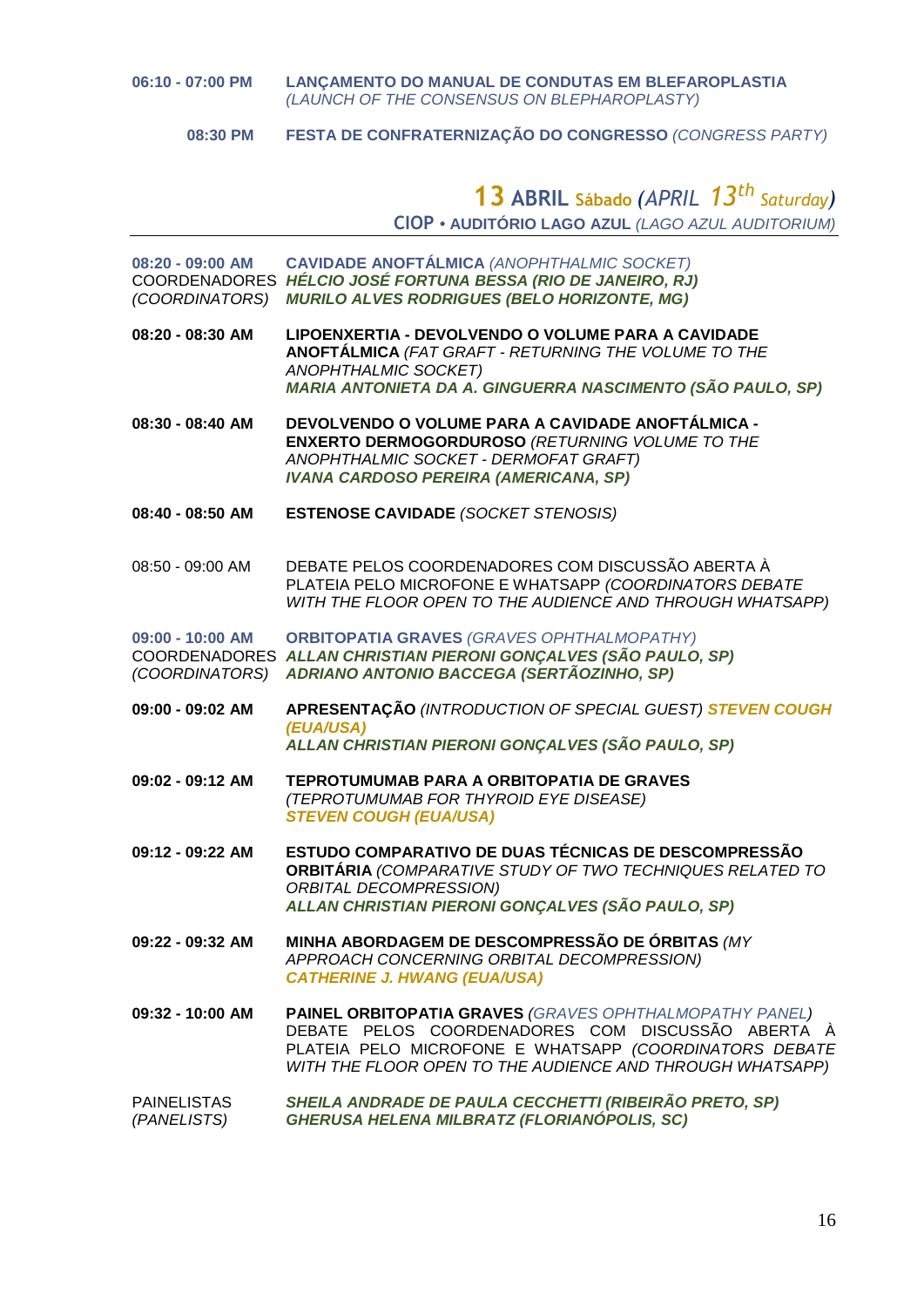**10:00 - 10:30 AM COFFE BREAK COM EXPOSITORES E PÔSTERES** *(COFFEE BREAK WITH EXHIBITORS AND POSTERS)* **10:30 - 01:00 PM ÓRBITA** *(ORBIT)* COORDENADORES *ANTÔNIO AUGUSTO VELASCO E CRUZ (RIBEIRÃO PRETO, SP) (COORDINATORS) JOSÉ VITAL FILHO (SÃO PAULO, SP) DANIEL WEIL (ARGENTINA) RICARDO MÖRSCHBÄCHER (PORTO ALEGRE, RS)* **10:30 - 10:40 AM USO INADEQUADO DA CLASSIFICAÇÃO DE CHANDLER NAS CELULITES ORBITÁRIAS** *(INAPPROPRIATE USE OF CHANDLER'S CLASSIFICATION IN ORBITAL CELLULITIS) ANTÔNIO AUGUSTO VELASCO E CRUZ (RIBEIRÃO PRETO, SP)* **10:40 - 10:50 AM COMO FAZER DIAGNÓSTICO DIFERENCIAL DE RABDOMIOSSARCOMA** *(HOW TO MAKE A DIFFERENTIAL DIAGNOSIS OF RHABDOMYOSARCOMA) JOSÉ VITAL FILHO (SÃO PAULO, SP)* **10:50 - 11:00 AM DESCOMPRESSÃO ÓRBITA LATERAL PROFUNDA** *(DEEP LATERAL ORBITAL DECOMPRESSION) RODRIGO FELDMANN (ARGENTINA)* **11:00 - 11:15 AM IMÁGENES EN PATOLOGÍA ORBITARIA** *(ORBITAL PATHOLOGY IMAGING) DANIEL WEIL (ARGENTINA)* **11:15 - 11:25 AM VIAS DE ACESSO À ÓRBITA** *(ORBITAL APPROACHES) RICARDO MÖRSCHBÄCHER (PORTO ALEGRE, RS)* **11:25 - 11:35 AM LESÃO INFILTRATIVA ÓRBITA** *(INFILTRATIVE ORBITAL LESION) SILVIA ANDRADE CARVALHO RODRIGUES (BELO HORIZONTE, MG)* **11:35 - 11:45 AM FRATURA DE ÓRBITA** *(ORBITAL FRACTURE) CRISTINA BARACUHY DE MELO (RECIFE, PE)* **11:45 - 12:05 PM PAINEL TUMOR DE GLÂNDULA LACRIMAL** *(LACRIMAL GLAND TUMOR PANEL)* DEBATE PELOS COORDENADORES COM DISCUSSÃO ABERTA À PLATEIA PELO MICROFONE E WHATSAPP *(COORDINATORS DEBATE WITH THE FLOOR OPEN TO THE AUDIENCE AND THROUGH WHATSAPP) VICTOR MARQUES DE ALENCAR (BELO HORIZONTE, MG)* **12:05 - 12:20 PM PAINEL TUMOR DE NERVO ÓPTICO** *(OPTIC NERVE TUMOR PANEL)* DEBATE PELOS COORDENADORES COM DISCUSSÃO ABERTA À PLATEIA PELO MICROFONE E WHATSAPP *LUCIANO PEREIRA (GOIÂNIA, GO)* **12:20 - 12:35 PM NEUROTIZAÇÃO DA CÓRNEA** *(CORNEAL NEUROTIZATION) STEVEN COUGH (EUA/USA)* **12:35 - 01:00 PM GINCANA** *(GYMKHANA)* USP SP - *SUZANA MATAYOSHI (SÃO PAULO, SP)* X USP RP - *ADRIANO ANTONIO BACCEGA (SERTÃOZINHO, SP)* **01:00 - 02:00 PM ALMOÇO** *(LUNCH)* **REUNIÃO CONSELHO DELIBERATIVO** *(BOARD MEETING)* **02:00 - 03:30 PM DOENÇAS PALPEBRAIS** *(EYELID DISEASES)* COORDENADORES *ANA ESTELA BESTETI P. PONCE SANT'ANNA (SÃO PAULO, SP) (COORDINATORS) EDUARDO SOARES (BELO HORIZONTE, MG)*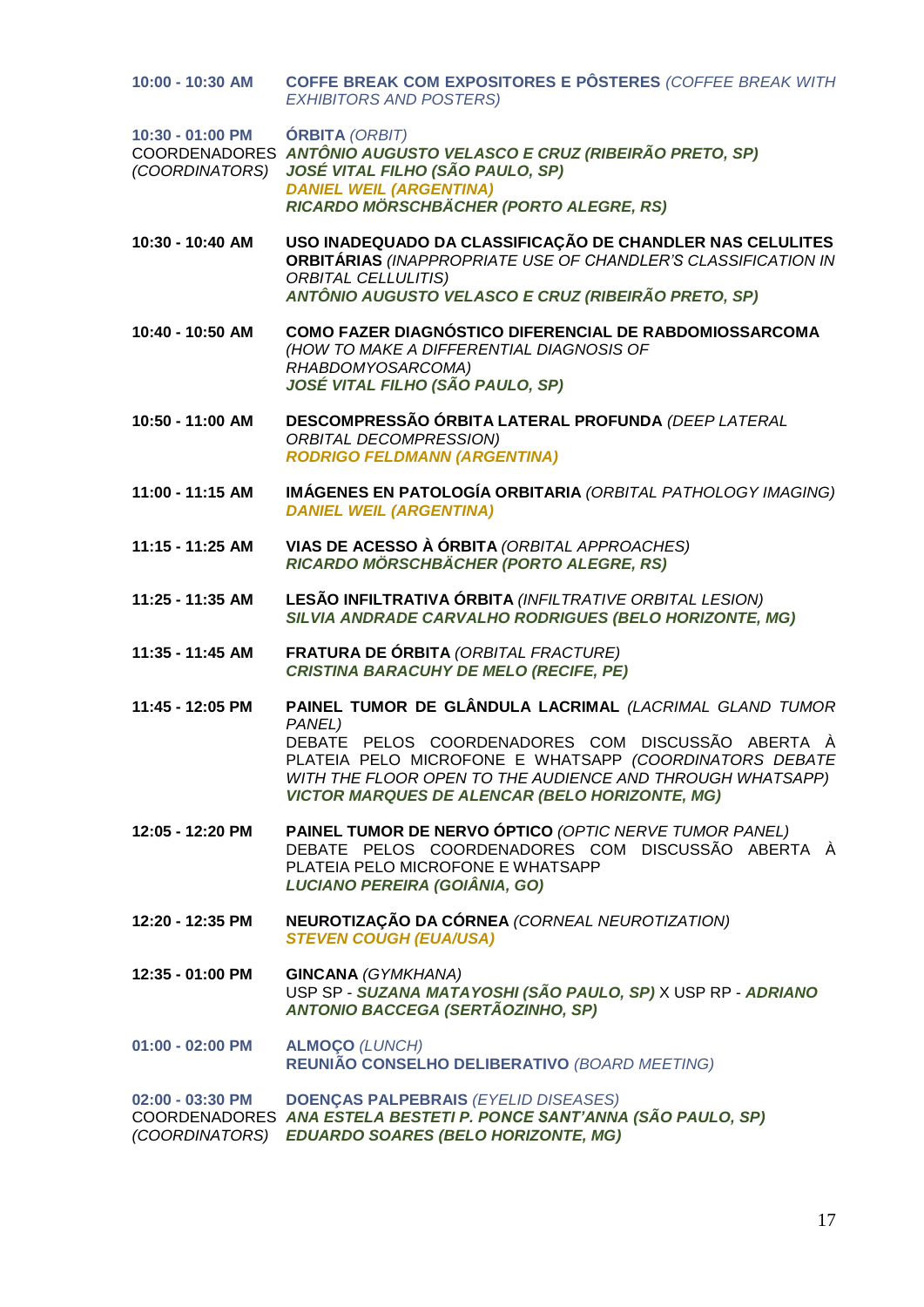| 02:00 - 02:10 PM                   | COMPLICAÇÕES NO PÓS OPERATÓRIO DE PTOSE COM FÁSCIA<br>MUSCULAR (PTOSIS WITH MUSCLE FASCIA POST-OP COMPLICATIONS)<br>ADRIANO ANTONIO BACCEGA (SERTÃOZINHO, SP)                                                  |
|------------------------------------|----------------------------------------------------------------------------------------------------------------------------------------------------------------------------------------------------------------|
| 02:10 - 02:20 PM                   | CORREÇÃO FLACIDEZ HORIZONTAL NO ECTRÓPIO E ENTRÓPIO<br>(HORIZONTAL LAXITY CORRECTION IN ECTROPION AND ENTROPION)<br>DANIELLE PIMENTA VIANA TRINDADE (BELO HORIZONTE, MG)                                       |
| 02:20 - 02:30 PM                   | REOPERAÇÃO EM PTOSE (PTOSIS REOPERATION)<br>ANA ESTELA BESTETI P. PONCE SANT'ANNA (SÃO PAULO, SP)                                                                                                              |
| 02:30 - 02:40 PM                   | REOPERAÇÃO ECTRÓPIO/ENTRÓPIO (ECTROPION/ENTROPION<br><b>REOPERATION)</b><br><b>GERSON LOPES (LONDRINA, PR)</b>                                                                                                 |
| 02:40 - 02:55 PM                   | RETALHOS FACIAIS E PALPEBRAIS (FACIAL AND EYELID FLAPS)<br><b>GUILHERME HERZOG NETO (RIO DE JANEIRO, RJ)</b>                                                                                                   |
| 02:55 - 03:10 PM                   | <b>PARALISIA FACIAL (FACIAL PARALYSIS)</b><br><b>GUILHERME CASTELA (PORTUGAL)</b>                                                                                                                              |
| 03:10 - 03:30 PM                   | DEFEITOS CONGÊNITOS PALPEBRAIS (CONGENITAL EYELID<br><b>ABNORMALITIES)</b><br><b>EDUARDO SOARES (BELO HORIZONTE, MG)</b>                                                                                       |
| 03:30 - 04:00 PM                   | SESSÃO DE VÍDEOS COM VOTAÇÃO E PREMIAÇÃO DOS MELHORES                                                                                                                                                          |
| (COORDINATORS)                     | (VIDEO SESSION WITH VOTING AND AWARDING OF THE BEST)<br>COORDENADORES SUZANA MATAYOSHI (SÃO PAULO, SP)<br><b>GUILHERME HERZOG NETO (RIO DE JANEIRO, RJ)</b>                                                    |
| 03:30 - 03:35 PM                   | VÍDEO 1                                                                                                                                                                                                        |
| 03:35 - 03:40 PM                   | VÍDEO 2                                                                                                                                                                                                        |
| 03:40 - 03:45 PM                   | VÍDEO 3                                                                                                                                                                                                        |
| 03:45 - 03:50 PM                   | VÍDEO 4                                                                                                                                                                                                        |
| 03:50 - 03:55 PM                   | VÍDEO 5                                                                                                                                                                                                        |
| $03:55 - 04:00$ PM                 | VÍDEO 6                                                                                                                                                                                                        |
| 04:00 PM                           | TODO CONGRESSISTA DEVE ENVIAR O NÚMERO DO VÍDEO AO<br>WHATSAPP DO CONGRESSO QUE MAIS GOSTOU PARA PREMIAÇÃO<br>(EVERY PARTICIPANT SHOULD SUBMIT THE BEST VIDEO NUMBER FOR<br>AWARDING TO THE CONGRESS WHATSAPP) |
| 04:00 - 04:30 PM                   | COFFE BREAK COM EXPOSITORES E PÔSTERES (COFFEE BREAK WITH<br><b>EXHIBITORS AND POSTERS)</b>                                                                                                                    |
| 04:30 - 06:00 PM<br>(COORDINATORS) | <b>VIAS LACRIMAIS (LACRIMAL DUCTS)</b><br>COORDENADORES MARILISA NANO COSTA (CAMPINAS, SP)<br><b>SIMONE BISON (SÃO PAULO, SP)</b>                                                                              |
| 04:30 - 04:40 PM                   | DACRIOCISTORRINOSTOMIA EXTERNA (EXTERNAL<br>DACRYOCYSTORHINOSTOMY)<br>RICARDO TOMOYOSHI KANECADAN (SÃO PAULO, SP)                                                                                              |
| 04:40 - 04:50 PM                   | DACRIOCISTORRINOSTOMIA ENDONASAL (ENDONASAL<br>DACRYOCYSTORHINOSTOMY)<br><b>SIMONE BISON (SÃO PAULO, SP)</b>                                                                                                   |
|                                    |                                                                                                                                                                                                                |